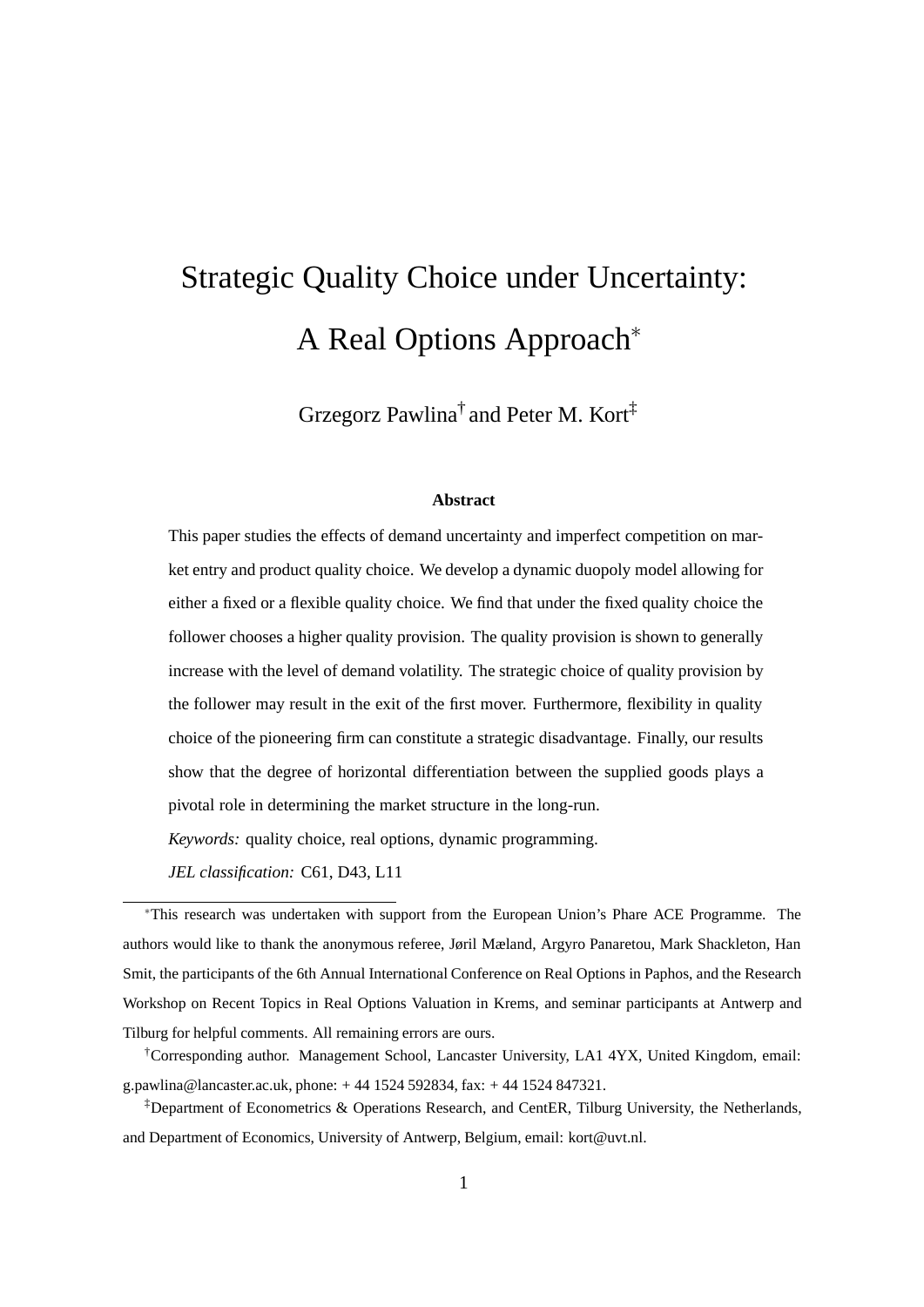## **1 Introduction**

Product quality is one of the most important strategic variables of a firm operating in an imperfectly competitive market. The quality choice is the outcome of a trade-off between the cost of an incremental quality provision and a *ceteris paribus* higher demand for a superior product. Higher quality allows the growth potential of the market to be captured, whereas lower quality often enables the firm to reduce potential losses in bad states of demand. For example, the options available to the subscribers of a Japanese operator NTT DoCoMo via the *i*-mode and related third generation (3G) services in the first stage of their implementation were scaled down compared to initial plans. This was due to the fact that demand, in relation to the associated costs, turned out to be lower than expected. At the time of launching the new product, the subscribers were not able to videoconference or receive video clips, and what remained in the package offered to them was accessing e-mail, downloading news and weather reports, and calling up location-specific information. Adding new services was postponed until the demand was sufficiently high. Also, looming competitive entries of KDDI and, subsequently, Vodafone undoubtedly influenced both the timing and quality decisions of the incumbent. $<sup>1</sup>$ </sup>

The last two decades have yielded a number of contributions concerning the quality choice of firms. Motta (1993) analyzes the magnitude of vertical differentiation under Bertrand and Cournot competition, whereas Aoki and Prusa (1996) and Lehmann-Grube (1997) show that the firm providing higher quality earns a higher profit. Foros and Hansen (2002) incorporate network externalities, Hoppe and Lehmann-Grube (2001) show the existence of a second-mover advantage, while Dubey and Wu (2002) observe an inverted Ushaped relationship between the number of firms and quality provision. More recently, Lambertini and Tedeschi (2007) obtain that the leader achieves higher profit by offering a lower quality product. These contributions constitute a static approach to the problem of optimal

<sup>&</sup>lt;sup>1</sup>See *The Economist*, October 13th, 2001, 'The Mobile Internet: A Survey' and Nov 16th, 2004, 'Geeing up 3G'.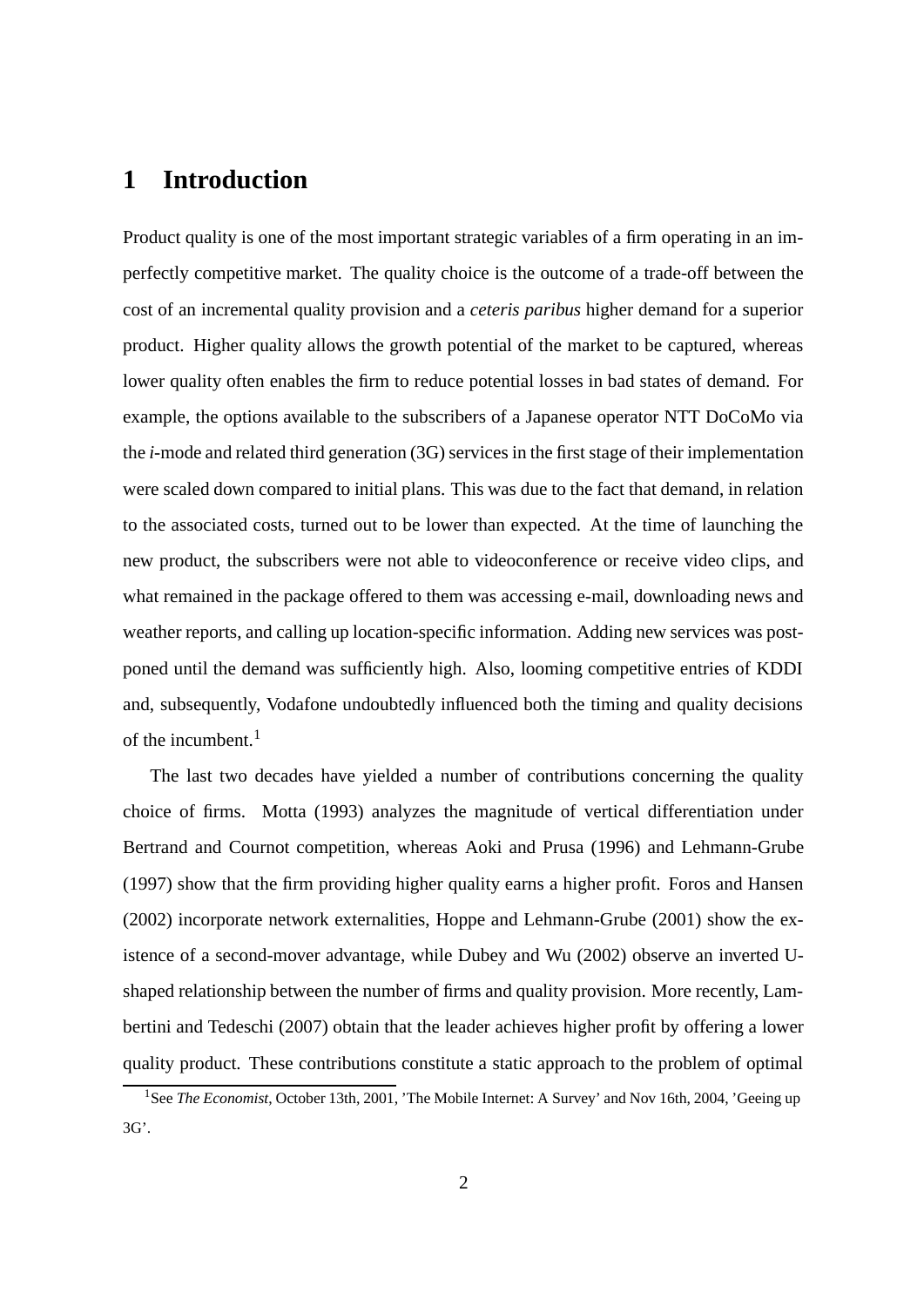quality provision under imperfect competition.

A changing economic environment results in firms maximizing their values not only by selecting product characteristics, such as *quality*, but also by choosing the *timing* of a product launch. By definition, this timing aspect is not taken into account by the existing static models.<sup>2</sup> Moreover, given the fact that entry is (at least partially) irreversible, both quality and timing are also likely to be dependent on the magnitude of economic uncertainty. To incorporate market dynamics and the underlying uncertainty, we build upon the literature of real option games, which deals with uncertain irreversible investment in the presence of strategic interactions in product markets. A far from complete list of references includes Smets (1991), Grenadier (1996, 2000), Huisman (2001), Hoppe (2002), Lambrecht and Perraudin (2003), and Mason and Weeds (2005).

To study the quality choice and timing decision we employ a simple duopoly model in which the firms' products are imperfect substitutes. Horizontal differentiation results from the fact that some of the products' features cannot be directly compared in terms of their contribution to the consumers' utility. For example, Internet Service Providers operating via a cable TV will have different features than the ones using a telephone connection. A similar difference exists between wireless and cable telecommunication services (cf. Foros and Hansen (2002) for a discussion). We show that, in general, the follower firm supplies a higher quality. This result contradicts some of the past contributions (cf. Motta (1993), Aoki and Prusa (1996), and Lehmann-Grube (1997)) and is supported by an anecdotal historical evidence (see, for example, the cases of Edison and Westinghouse in the electricity generation, De Havilland Comet and Boeing 707 in the commercial jet aircraft, and VisiCalc and Lotus 1-2-3 in the spreadsheet markets, in which a pioneering firm offered an inferior quality and lost a considerable part of the market share to the second entrant). Such quality choices indicate the trade-off that firms potentially face in the dynamic case: the leader will operate

<sup>&</sup>lt;sup>2</sup>The notable exceptions are Hoppe and Lehmann-Grube (2001) and Pennings (2004), who model the quality choice as a (deterministic and stochastic, respectively) timing game.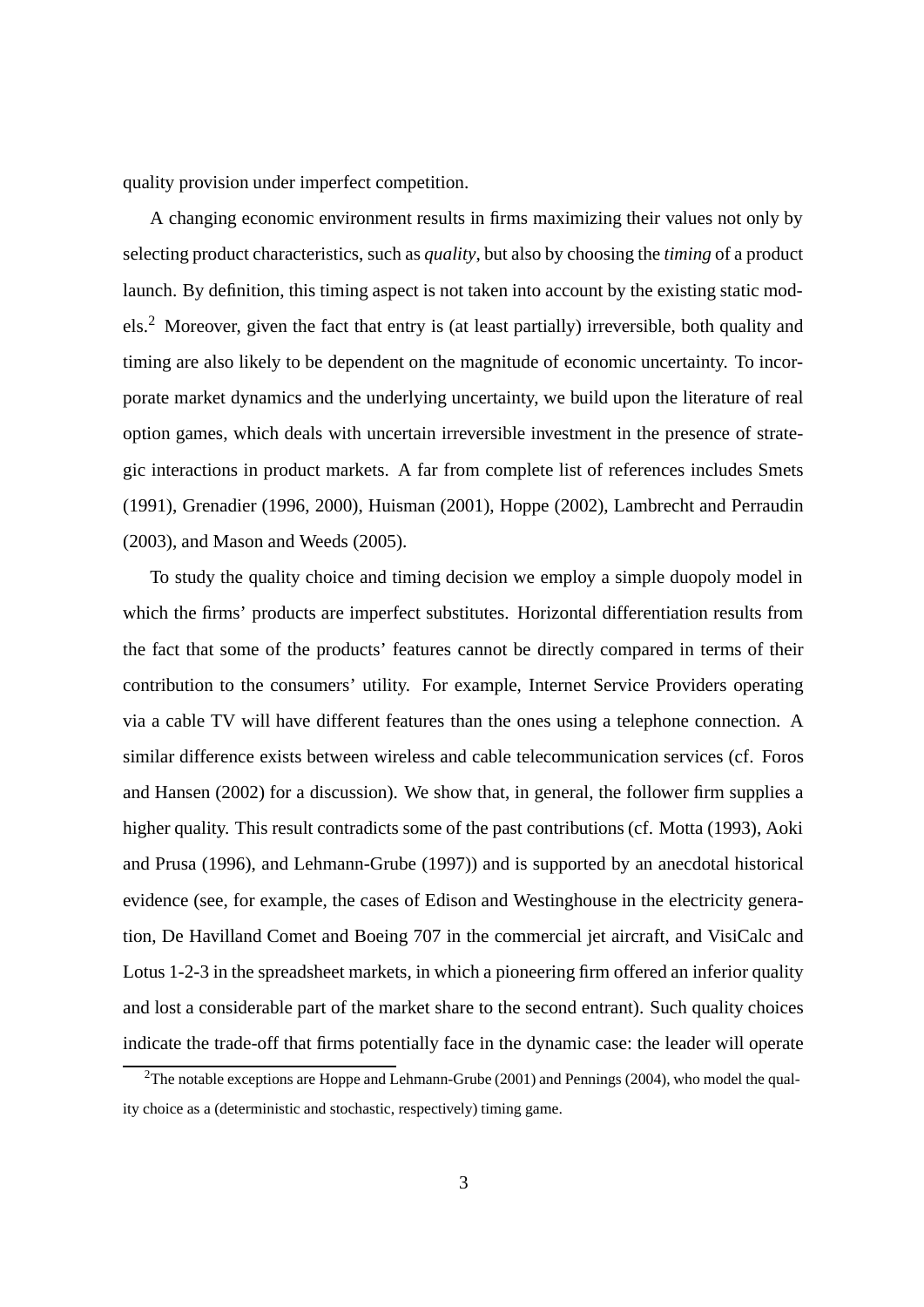for a longer period but it is the follower who will have the ultimate quality advantage.

Finally, we also consider a situation in which the pioneering firm has the ability to continuously adjust quality. In order to determine the additional value of flexibility in quality choice, we compare the case of flexible quality to the fixed quality technology. Flexible quality is associated with the presence of sufficient know-how within the firm, the use of a more advanced technology or contractual flexibility (e.g. via a flexible agreement with content providers in the case of a 3G mobile operator).

As mentioned before, if the fixed quality technology is used, the quality chosen by the leader is lower than that of the follower. This is due to the fact that it invests at a lower level of consumer demand, which, in turn, implies a lower marginal return on investment in quality.

We also show that both under fixed and flexible quality cases, the follower can drive the pioneering firm out of the market. This is caused by the fact that the follower invests when demand is high, which implies a higher optimal quality provision. This effect is stronger for the leader's flexible quality. In this case, the leader is not able commit to the initial quality level, which makes it less costly for the follower to become a monopolist in the market.

Using a different set-up, Pennings (2004) also employs a real option approach to analyze the optimal quality choice. However, his framework is restricted to perfect substitutes and a fixed quality choice. One of Pennings' main results confirms ours in the sense that under high uncertainty the follower will wait and enter the market later with a higher quality product. Still, he obtains that under low uncertainty the leader offers the higher quality product, which contradicts our result in the fixed quality framework. The latter result follows from the fact that the present value of the monopolistic profit would be insufficient to compensate for the disadvantage of having to compete with a lower quality good after the followers' entry when demand is fairly predictable.

The paper is organized as follows. In Section 2 we present the setup of the general model. In Section 3 the game with a fixed quality technology is considered. The analysis of a flexible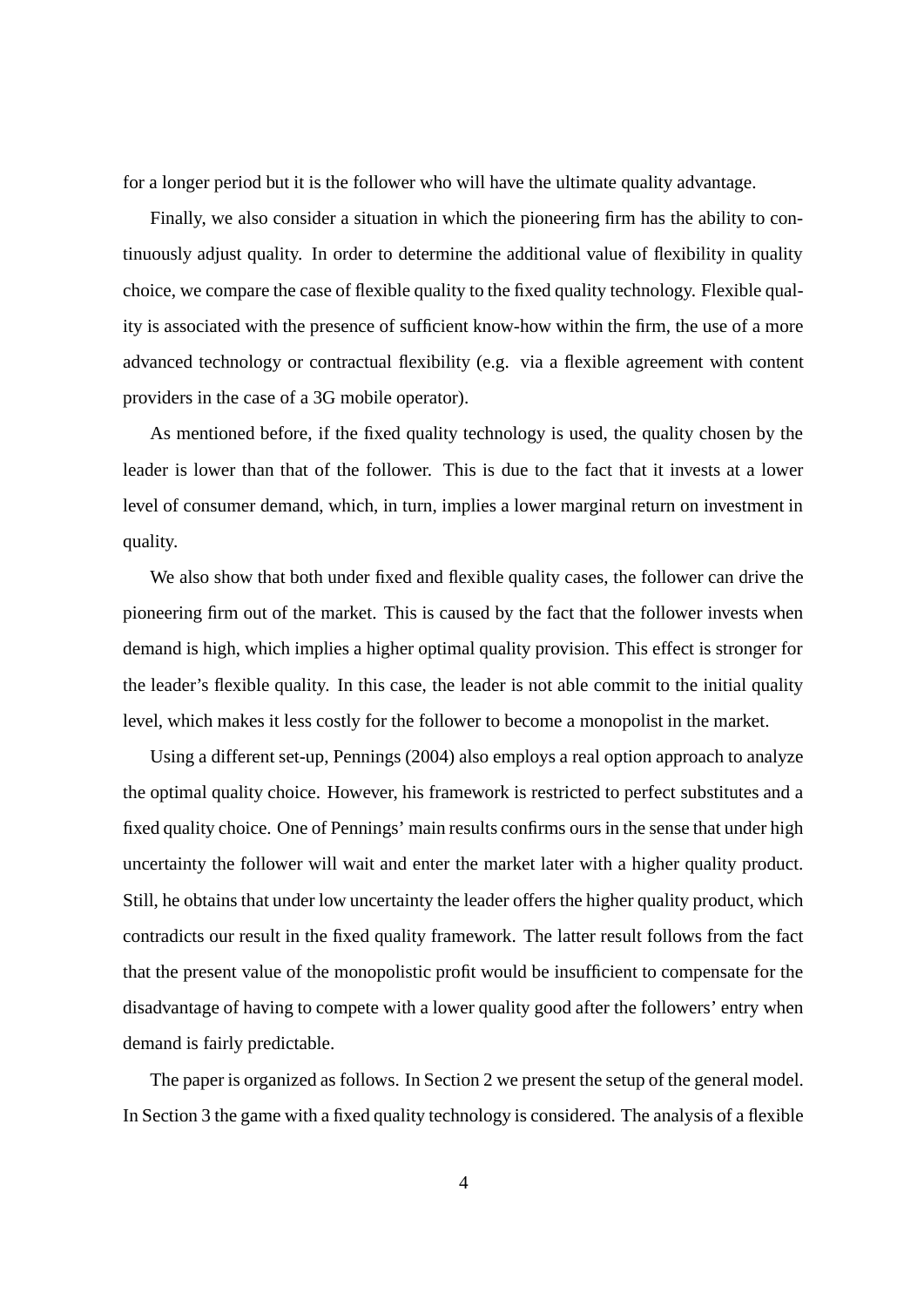quality choice is presented in Section 4. Section 5 concludes. Proofs and derivations are included in the appendix.

## **2 The Model**

Consider a situation in which a firm (Firm 1) has an investment opportunity to launch a new product (or a service) in an uncertain market. It chooses the optimal timing of investment and the quality of the product taking into account the possibility of entry of another firm (Firm 2). Denote the degree of substitution between the firms' products by  $ρ ∈ (0,1)$ . Parameter  $ρ$ is assumed to be exogenous. For  $\rho$  close to unity, the products are close substitutes, whereas ρ equal to zero is equivalent to Firms 1 and 2 operating in separate markets.

All consumers are identical and share the following utility function (cf. Singh and Vives  $(1984)$  and Häckner  $(2000)$ , see also Dixit  $(1979)$ :

$$
U(n_1, n_2) = q_1 n_1 + q_2 n_2 - \frac{1}{2} \left( \gamma_1 n_1^2 + 2 \rho n_1 n_2 + \gamma_2 n_2^2 \right),\tag{1}
$$

where  $q_i$  is the quality of good  $i, i \in \{1, 2\}$ ,  $n_i$  is its quantity per consumer and  $\gamma_1$ ,  $\gamma_2$  are constants. Following Häckner (2000), it is assumed that  $\gamma_1 = \gamma_2 = 1.3$  Consumers maximize  $U(n_1, n_2) - p_1 n_1 - p_2 n_2$ , where  $p_i$  is the unit price of good *i*. This maximization problem results in demand functions

$$
p_i = q_i - n_i - \rho n_j \text{ for } i, j \in \{1, 2\} \text{ and } i \neq j. \tag{3}
$$

$$
p_i = q_i - n_i - \rho n_j + a(n_i + \rho n_j). \tag{2}
$$

The interpretation of network externalities is restricted by the model specification here and is related to the quantity of the goods consumed by a single consumer. However, it is unrelated to the total mass of consumers, which enters the model in a multiplicative way.

 $3A$  possible introduction of network externalities would translate into multiplying the third component of (1) by (1−*a*), where *a* reflects the intensity of network externalities. The demand function can in such a case be written as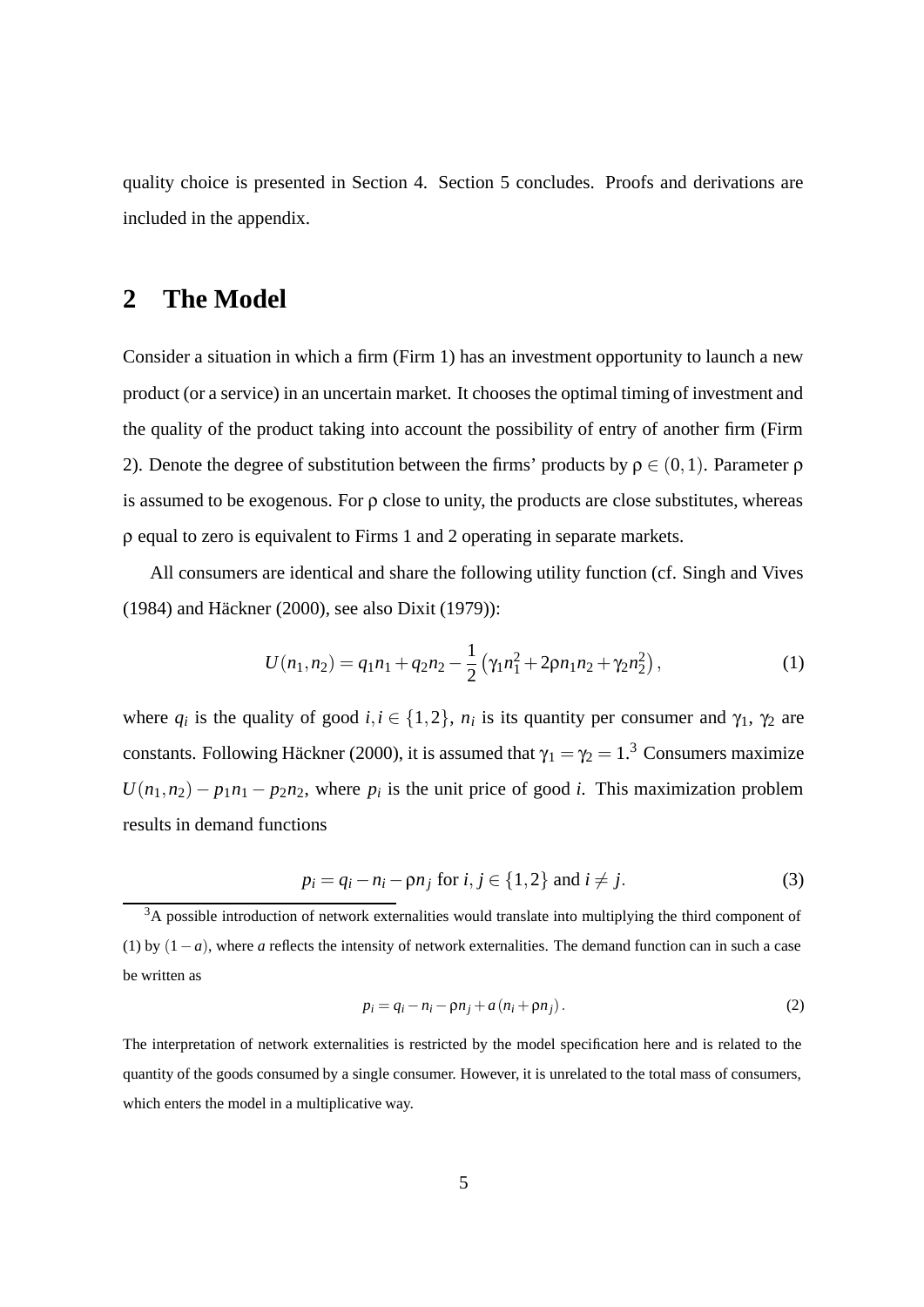The cost of delivering one unit of output equals  $c_i$ . Then, the (instantaneous) profit per consumer of firm *i* equals in equilibrium:

$$
\pi_i(q_i, q_j) = \frac{1}{(1 - \rho^2)^{\theta}} \left[ \frac{(2 - \theta \rho^2)(q_i - c_i) - \rho(q_j - c_j)}{4 - \rho^2} \right]^2, \tag{4}
$$

where  $\theta$  is an indicator function equal to 1 for Betrand competition and 0 if firms compete à la Cournot (cf. Singh and Vives (1984)). Unless the following set of inequalities is satisfied

$$
\frac{1}{\Delta}(q_j - c_j) > q_i - c_i > \Delta(q_j - c_j),\tag{5}
$$

where

$$
\Delta = \frac{\rho}{2 - \theta \rho^2},\tag{6}
$$

one of the firms does not generate a positive profit and leaves the market. Throughout the analysis, we assume that the leader-follower roles of the firms are predetermined so that Firm 2 can only enter after Firm 1 has already done so. The quality selected by the follower (Firm 2) can be obtained analytically (by directly maximizing its value function). The fixed quality choice of the leader (Firm 1) takes into account the expected time it operates as a monopolist and as a duopolist, and is obtained numerically. Once the quality is selected, it cannot be changed. (Later, we discuss the implications of the possibility of the leader to change the quality level at the moment the follower enters.)

The uncertainty in the model is incorporated by allowing the number of (identical) consumers at time *t*, *x<sub>t</sub>*, to follow a geometric Brownian motion (cf. Pennings (2004)):

$$
dx_t = \alpha x dt + \sigma x dw_t. \tag{7}
$$

Here  $\alpha$  denotes the deterministic drift rate and  $\sigma$  is the instantaneous volatility of the process. In the remainder of the paper  $x_t$  is used as a variable reflecting the underlying economic uncertainty. The initial realization of the process  $x_t$ , denoted by  $x_0$ , is assumed to be sufficiently low which means that the market is too small for an immediate entry to be optimal. Both firms are risk neutral and the riskless interest rate is *r*.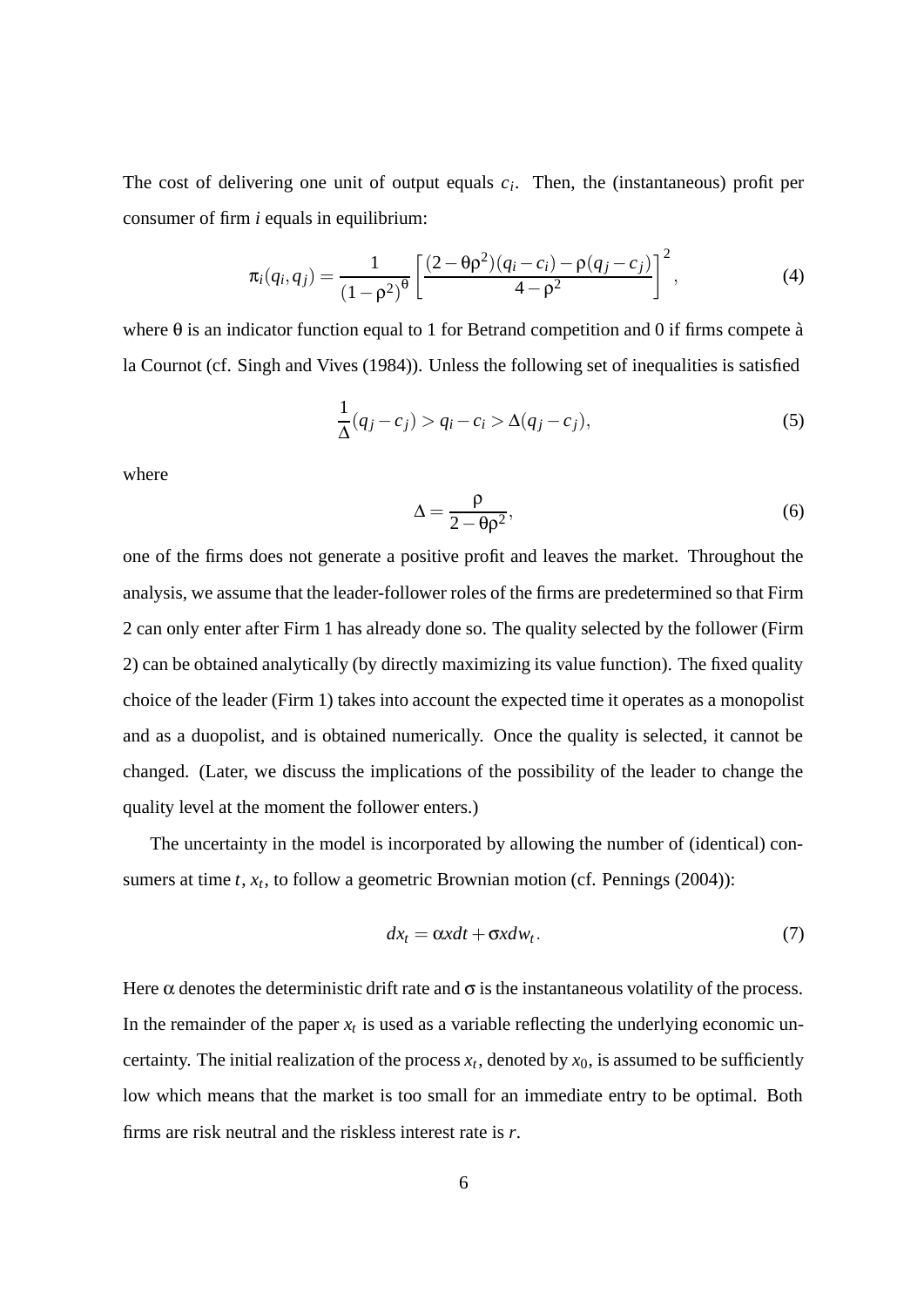To enter the market, Firm  $i \in \{1,2\}$  has to incur a sunk investment cost  $I(q_i) > 0$ . The cost of quality provision is defined as

$$
I(q_i) = I_0 q_i^{\varepsilon},\tag{8}
$$

where  $I_0 > 0$  can be interpreted as an efficiency parameter (so higher values of  $I_0$  correspond to a lower efficiency in R&D). The elasticity parameter  $ε$  is assumed to satisfy  $\varepsilon$  > 2 $\beta$ /( $\beta$  - 1), where  $\beta$  is defined in Appendix B (see (B.5)). Otherwise, the marginal net benefit of increasing quality is positive for all quality levels. The decision of Firm *i* is to choose the optimal quality,  $q_i^*$ , and the timing of entry,  $x_i^*$ , in order to maximize the value of its investment opportunity, given the strategy selected by the competitor.

## **3 Fixed Quality**

In this section we assume that a once chosen quality cannot be changed. The idea of a fixed quality choice is therefore similar to Ueng (1997), who considers an infinitely repeated oligopoly game in which the qualities are chosen before the first period. A fixed quality typically occurs when the production technology is provided by an external vendor, or when the firm's R&D department is of a relatively small size.

The game is solved backwards in time. First, Firm 2's reaction function, consisting of its entry threshold and quality choice, is determined. Subsequently, given Firm 2's reaction function, the optimal strategy of Firm 1 is derived. Define  $T_2$  as the (random) time at which  $x_t$ hits Firm 2's optimal entry threshold for the first time. Then the value of Firm 2's investment opportunity at  $t \leq T_2$  can be written as

$$
F_2(x_t) = \max_{q_2, T_2} E\left[\int_{T_2}^{\infty} \pi_2(q_2, q_1) x_s e^{-r(s-t)} ds - I(q_2) e^{-r(T_2 - t)}\right],
$$
\n(9)

where  $q_1$  is the quality selected by Firm 1. The value of Firm 2's investment opportunity equals the present value of its profits net of investment cost, maximized with respect to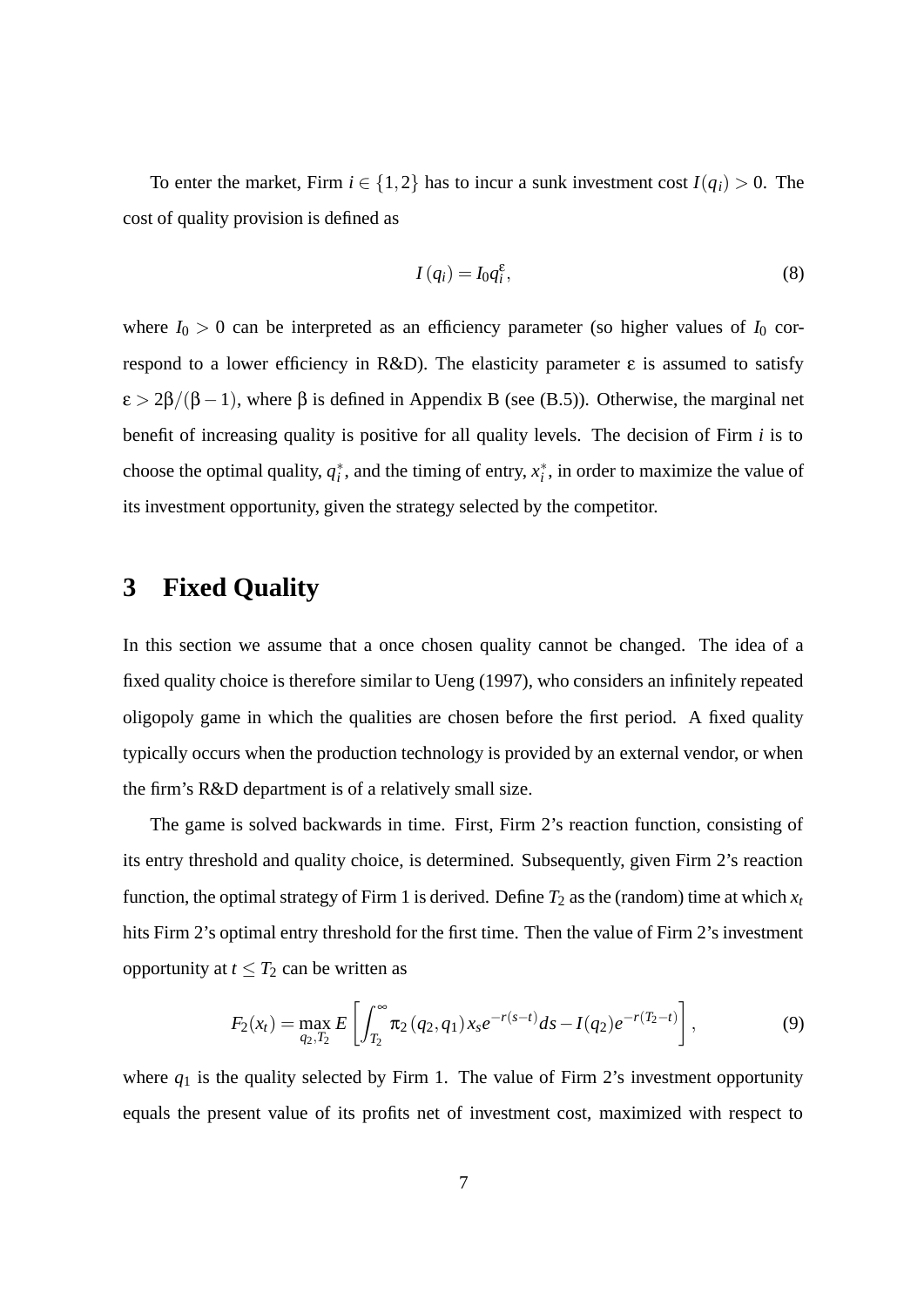the quality and the timing of entry. Using standard dynamic programming techniques (see Appendix B) allows us to derive Firm 2's optimal threshold,  $x_2^*$ :

$$
x_2^*(q_2, q_1) = \frac{\beta}{\beta - 1} \frac{I(q_2)(r - \alpha)}{\pi_2(q_2, q_1)}.
$$
 (10)

From (10) it can be concluded that Firm 2 invests at the Marshallian trigger multiplied by the mark-up  $\beta/(\beta-1) > 1$ . This mark-up, reflecting revenue uncertainty and irreversibility of entry, is positively related to σ and α, and negatively related to *r*.

The value of Firm 2's investment opportunity is equal to

$$
F_2(x_t) = \max_{q_2} \left( \frac{\pi_2(q_2, q_1) x_2^*}{r - \alpha} - I(q_2) \right) \left( \frac{x_t}{x_2^*} \right)^{\beta}, \tag{11}
$$

which corresponds to the product of the projects' net present value at the time of entry and the stochastic discount factor corresponding to the moment of  $x_t$  hitting  $x_2^*$  for the first time.<sup>4</sup> Substituting (10) into (11), and calculating the first-order condition yields the equation for the optimal quality of Firm  $2:5$ 

$$
\beta \pi_2'(q_2, q_1) I(q_2) - (\beta - 1) \pi_2(q_2, q_1) I'(q_2) = 0.
$$
 (12)

Using (4), we subsequently obtain

$$
q_2^* = c_2 \Gamma + \xi (q_1 - c_1) \Gamma \Delta, \qquad (13)
$$

where

$$
\Gamma = \frac{(\beta - 1)\varepsilon}{(\beta - 1)\varepsilon - 2\beta},\tag{14}
$$

 $\Delta$  is defined by (6) and  $\xi$  is an indicator function equal 1 if Firm 1 stays in the market following the entry of Firm 2 and 0 otherwise. From (13) it is obtained that as long as Firm 1 stays in the market following the entry of Firm 2,  $q_2$  is a strategic complement of  $q_1$ , so the quality chosen by Firm 2 is positively related to the quality choice made by Firm 1.

<sup>&</sup>lt;sup>4</sup>The stochastic discount factor is just the price of Arrow-Debreu security associated with event  $\{t = T_2\}$ , where  $E[e^{-rT_2}] = (x_0/x_2^*)^{\beta}$  (see, e.g., Dixit and Pindyck (1994)).

<sup>&</sup>lt;sup>5</sup>The second-order condition of (11) is satisfied at  $q_2^*$ .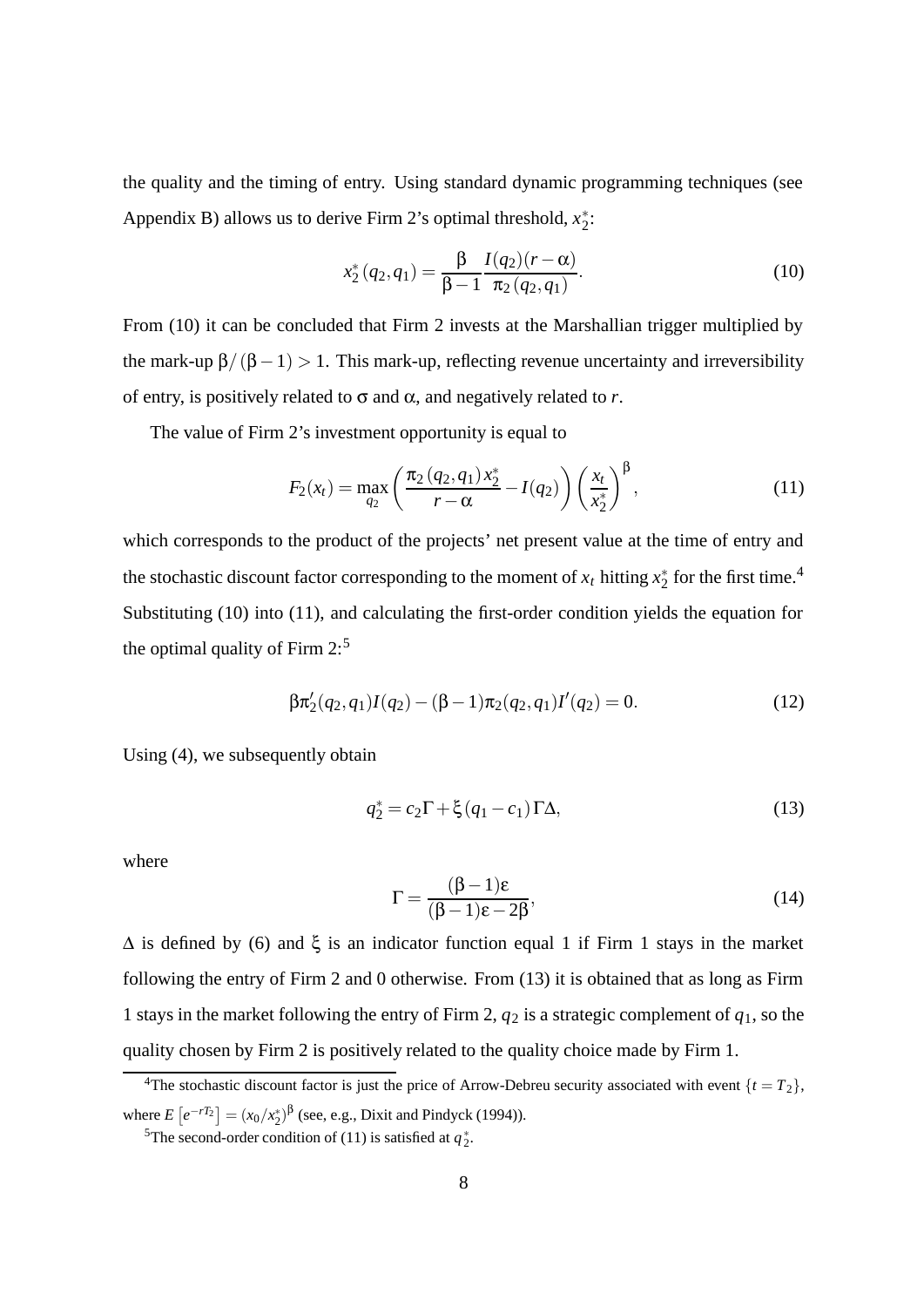The complete characterization of Firm 2's reaction function to the quality choice of Firm 1 requires considering an additional case, in which  $q_2$  is not chosen according to the firstorder condition (12). This additional case corresponds to the lowest quality level that can induce the exit of Firm 1. In fact, Firm 2 may find it optimal to set the quality level just marginally above the level at which Firm 1 will be indifferent between staying and leaving the market (that is, the instantaneous profit of Firm 1 at that level will equal 0.). This "strategic" monopolistic quality level of Firm 2 is lower than the optimal duopolistic level but higher than the unconstrained monopolistic one. The three quality regimes of Firm 2 are described in the following proposition.

**Proposition 1** *The optimal level of quality selected by Firm 2 equals*

$$
q_2^*(q_1) = \begin{cases} c_2 \Gamma & \text{for } q_1 < q'_1, \\ c_2 + \frac{q_1 - c_1}{\Delta} & \text{for } q_1 \in [q'_1, q''_1), \\ c_2 \Gamma + \xi (q_1 - c_1) \Gamma \Delta & \text{for } q_1 \ge q''_1, \end{cases}
$$
(15)

*where*

$$
q'_1 = c_1 + c_2(\Gamma - 1)\Delta, \text{ and } (16)
$$

$$
q_1'' = c_1 + c_2(\Gamma - 1) \frac{\Delta}{1 - \Gamma \Delta^2}.
$$
 (17)

*Regime q*<sup>1</sup> *< q* <sup>1</sup> *corresponds to a(n) (unconstrained) monopoly of Firm 2 following its entry, whereas for*  $q_1 \ge q_1''$  *a duopoly is the prevailing market structure. For*  $q_1 \in [q'_1, q''_1)$  *a monopolistic outcome occurs following the strategic quality choice by Firm 2.*

#### **Proof.** See Appendix A.

From Proposition 1 it follows that  $q_2^*$  is a piecewise linear function of  $q_1$  (see Figure 1). Quality level  $q_2^*$  (weakly) increases with parameter  $\Gamma$ , which can be associated with good investment conditions (it is positively related to the market growth rate,  $\alpha$ , and volatility,  $\sigma$ , and negatively to the discount rate,  $r$ , and the exponent of the cost function,  $\varepsilon$ ). In the second regime, *q*<sup>∗</sup> <sup>2</sup> is negatively related to parameter Δ, which positively depends both on Bertrand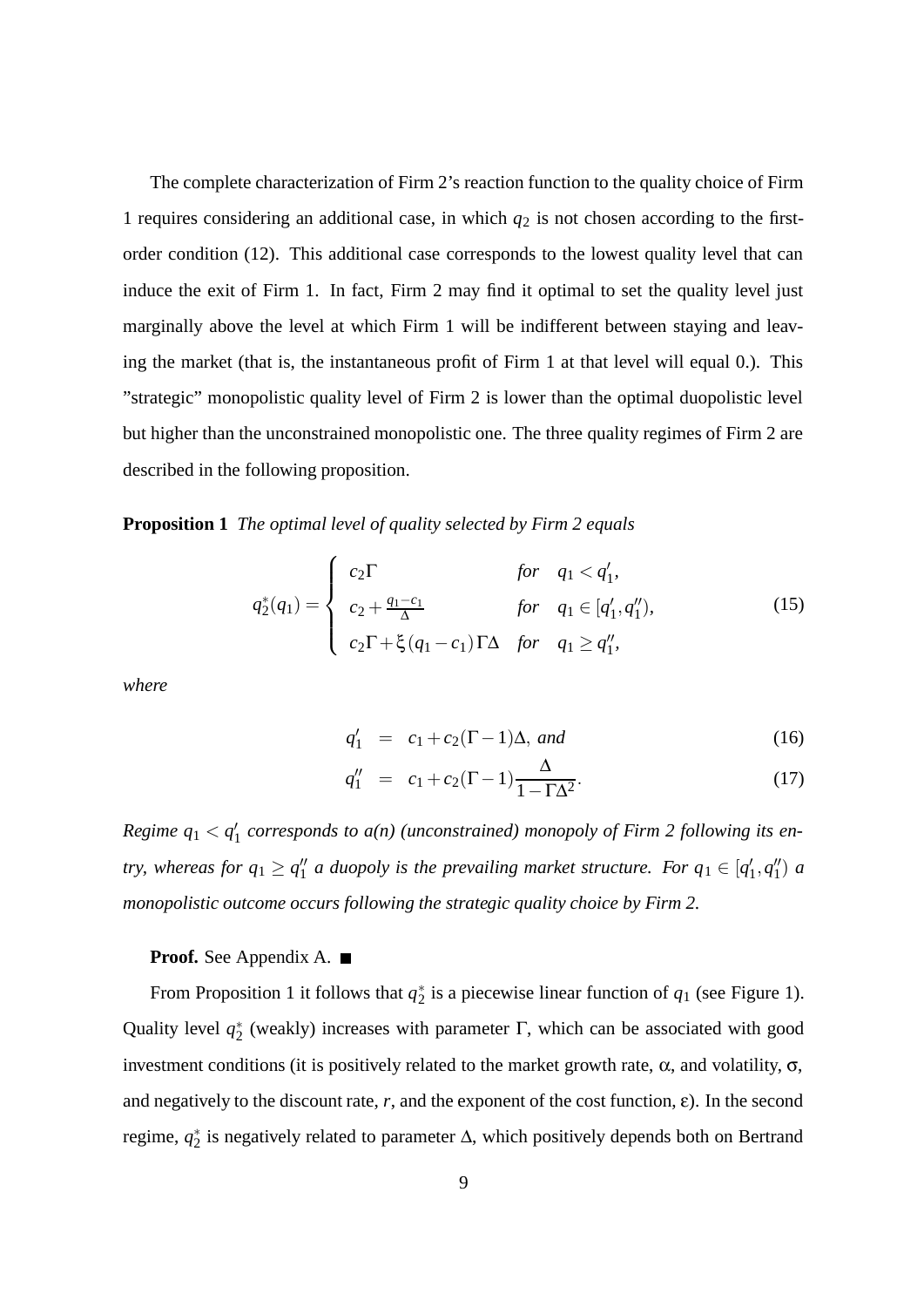competition indicator, θ, as well as on the level of the products' substitutability, ρ. This negative relationship can be explained by the fact that for its given quality choice, Firm 1 is less likely to remain in the market which is more competitive (Bertrand competition combined with high substitutability of firms' products). Finally, in the duopolistic outcome, for a given quality of Firm 1, the quality selected by Firm 2 is *higher* under Bertrand competition than in the Cournot framework, and when goods offered by firms are closer substitutes (as  $\partial q_2^*/\partial\Delta > 0$  in this case). Furthermore, if  $\Gamma \Delta^2 \ge 1$ , that is, when good investment conditions are combined with firms being close competitors, duopoly never prevails following the entry of Firm 2.

#### [Please insert Figure 1 about here]

To describe the optimal reaction of Firm 2 to the changes in the quality level of Firm 1, we formulate the following proposition.

**Proposition 2** *Firm 2 responds optimally to an increased quality of Firm 1 not only by raising its own quality but also by delaying its timing of entry, that is, the following inequalities hold*

$$
\frac{dq_2^*}{dq_1} > 0, \text{ and } \tag{18}
$$

$$
\frac{dx_2^*}{dq_1} > 0.
$$
 (19)

**Proof.** See Appendix A.

The choice of a higher quality level by Firm 1 results therefore in a higher cost of entry of Firm 2, due to its higher optimal response  $q_2^*$ . Moreover, it induces a later entry of Firm 2.

Having determined the reaction function (the optimal quality and the resulting entry threshold) of Firm 2, we are in a position to analyze the decision of Firm 1. First, we note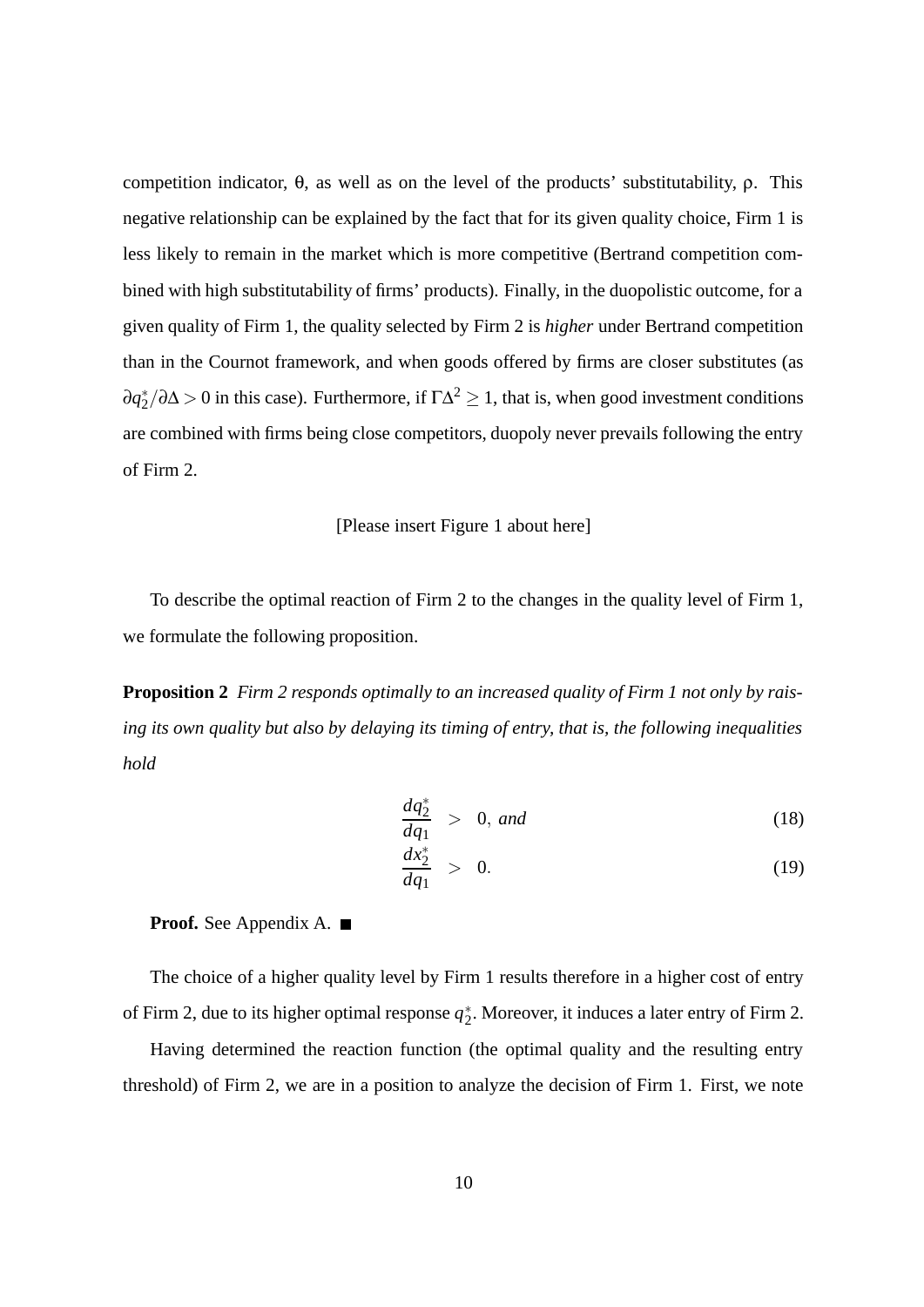that the value of Firm 1 before its entry is given by

$$
F_1(x_t) = \max_{q_1(q_2), T_1} \left\{ E\left[\int_{T_1}^{T_2} \pi_1(q_1) x_s e^{-r(s-t)} ds - I(q_1) e^{-r(T_1-t)} \right] + \xi E\left[\int_{T_2}^{\infty} \pi_1(q_1, q_2) x_s e^{-r(s-t)} ds\right] \right\}.
$$
\n(20)

Working out the expectations yields

$$
F_1(x_t) = \max_{q_1(q_2)} \left\{ \underbrace{\left[\frac{\pi(q_1)x_1^*}{r-\alpha} - I(q_1)\right] \left(\frac{x_t}{x_1}\right)^{\beta_1}}_{\text{Monopolistic value}} + \underbrace{\frac{\left[\xi\pi_1(q_1,q_2) - \pi(q_1)\right]x_2^*}{r-\alpha} \left(\frac{x_t}{x_2^*}\right)^{\beta_1}}_{\text{Value lost due to the competitive entry}} \right\}, \quad (21)
$$

where  $\pi_i(q_i)$  is defined as a special case of (4) with  $\rho = 0$  (monopolistic market). Equation (21) implies that as soon as competitive entry becomes very remote, that is, when  $x_2^* \rightarrow \infty$ , the value of the investment opportunity reduces to the valuation of a monopolistic firm.

The optimal entry threshold,  $x_1^*$ , is found by applying standard dynamic programming techniques, and equals

$$
x_1^*(q_1) = \frac{\beta_1}{\beta_1 - 1} \frac{I(q_1)(r - \alpha)}{\pi_1(q_1)}.
$$
 (22)

The optimal investment timing of Firm 1 does not *explicitly* depend on the choices made by Firm 2 regarding its timing of entry and quality. This outcome results from the fact that the roles of the firms (leader and follower) are pre-determined.<sup>6</sup> However, the outcome of our model still differs from the standard result from the real options theory concerning the irrelevance of the follower's timing of entry for the decision of the leader. The reason is that Firm 1's timing decision is affected by its own choice of quality, *q*1, which, in turn, depends on Firm 2's both entry threshold and quality choice.

The resulting dependence of Firm 1's investment threshold on the behavior of Firm 2 is therefore caused by the fact that Firm 1 has two decision variables (the timing of entry and quality) as opposed to a single variable in standard real option models. As competitive entry

<sup>&</sup>lt;sup>6</sup>If the roles of the firms are pre-determined, the optimal timing of the leader equals the one of a monopolistic firm in a standard real-option game (see, e.g., Reinganum (1981) and Huisman (2001), p. 170).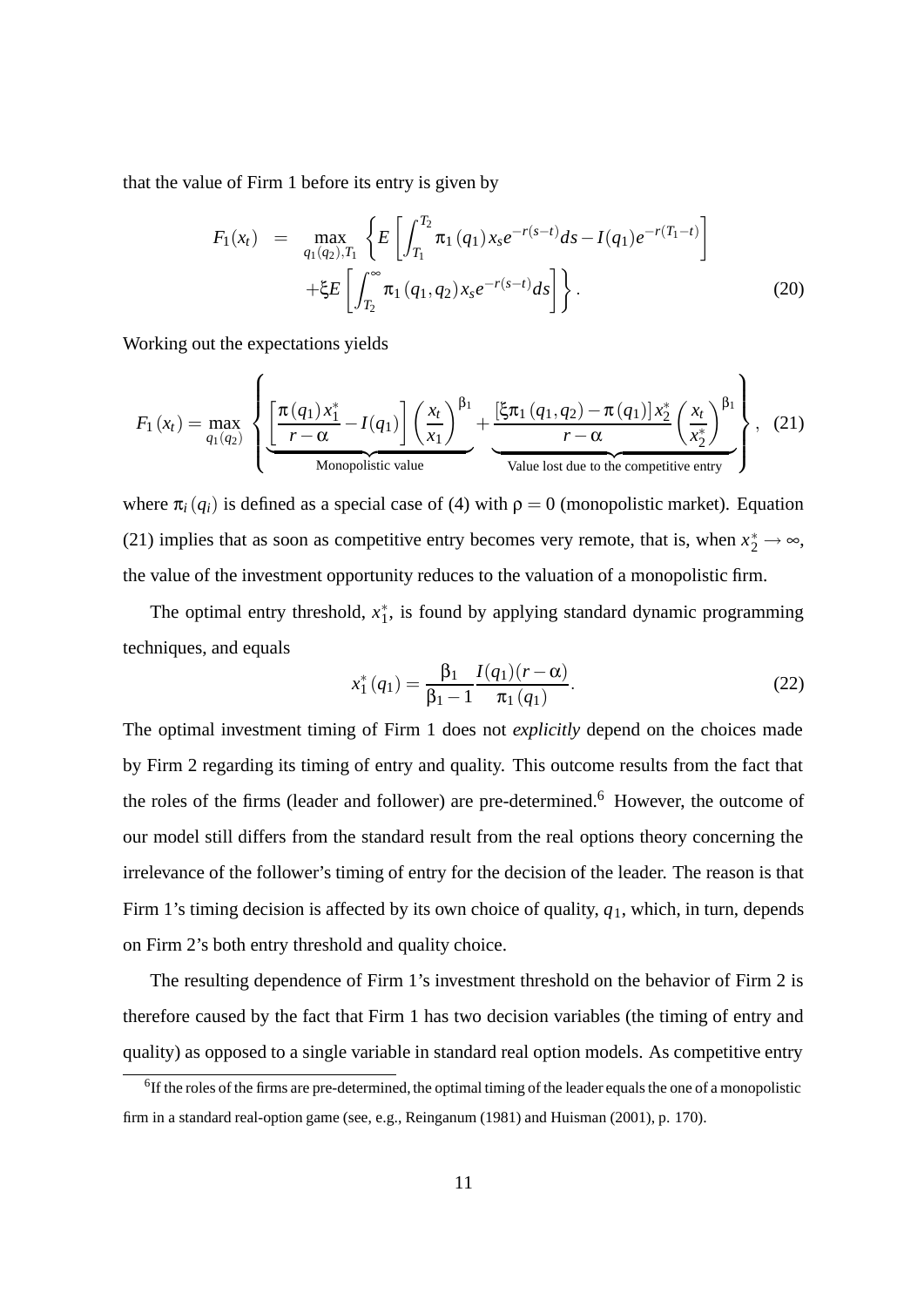changes the optimal quality choice  $q_1^*$  (which is no longer equal to that of an uncontested monopolist), the monopolistic timing of entry is, in general, not optimal either.

The value of the investment opportunity is determined by maximizing the RHS of (21). The derivative of  $F_1$  with respect to  $q_1$  can be easily computed since  $x_1^*, x_2^*$  and  $q_2^*$  are known functions of *q*1. However, due to the non-linearity of the resulting relationship, the root of the derivative is determined numerically.

Numerical calculations (based on maximizing the value of the investment opportunity of Firm 1) indicate that the presence of a potential competitor tends to increase the quality provision of Firm 1 for low levels of uncertainty,  $\sigma$ , and to reduce it in the opposite case (see Table 1). Higher (lower) quality  $q_1$  results, in turn, in the optimal entry threshold of Firm 1 being higher (lower) than the monopolistic counterpart.

Moreover, our simulations show that the quality provision of Firm 1 increases with the quality of its competitor. In particular, this can be seen under those scenarios in which Firm 2 selects the quality level that results in the exit of Firm 1 ( $REG<sup>k</sup> = MS$  or *M* in Table 1). This finding, together with Proposition 2, implies that firms' qualities are strategic complements.

#### [Please insert Table 1 about here]

From a consumer surplus perspective, industry concentration has two opposing effects. First, it increases the provision of (average) quality, which benefits consumers. Second, it can delay investment of the pioneering firm (Firm 1) so the utility derived by the consumers has to be discounted more heavily. Therefore, the overall impact of industry concentration on consumer surplus is ambiguous.

Higher demand uncertainty generally leads to a higher quality provision. This result, consistent with Pennings (2004), is due to the convexity of the value of the firm's investment opportunity in the underlying stochastic variable. This convexity implies a higher optimal level of investment in quality (cf. Bar-Ilan and Strange (1999), who obtain a positive relationship between uncertainty and the optimal scale of investment). Moreover, the dispersion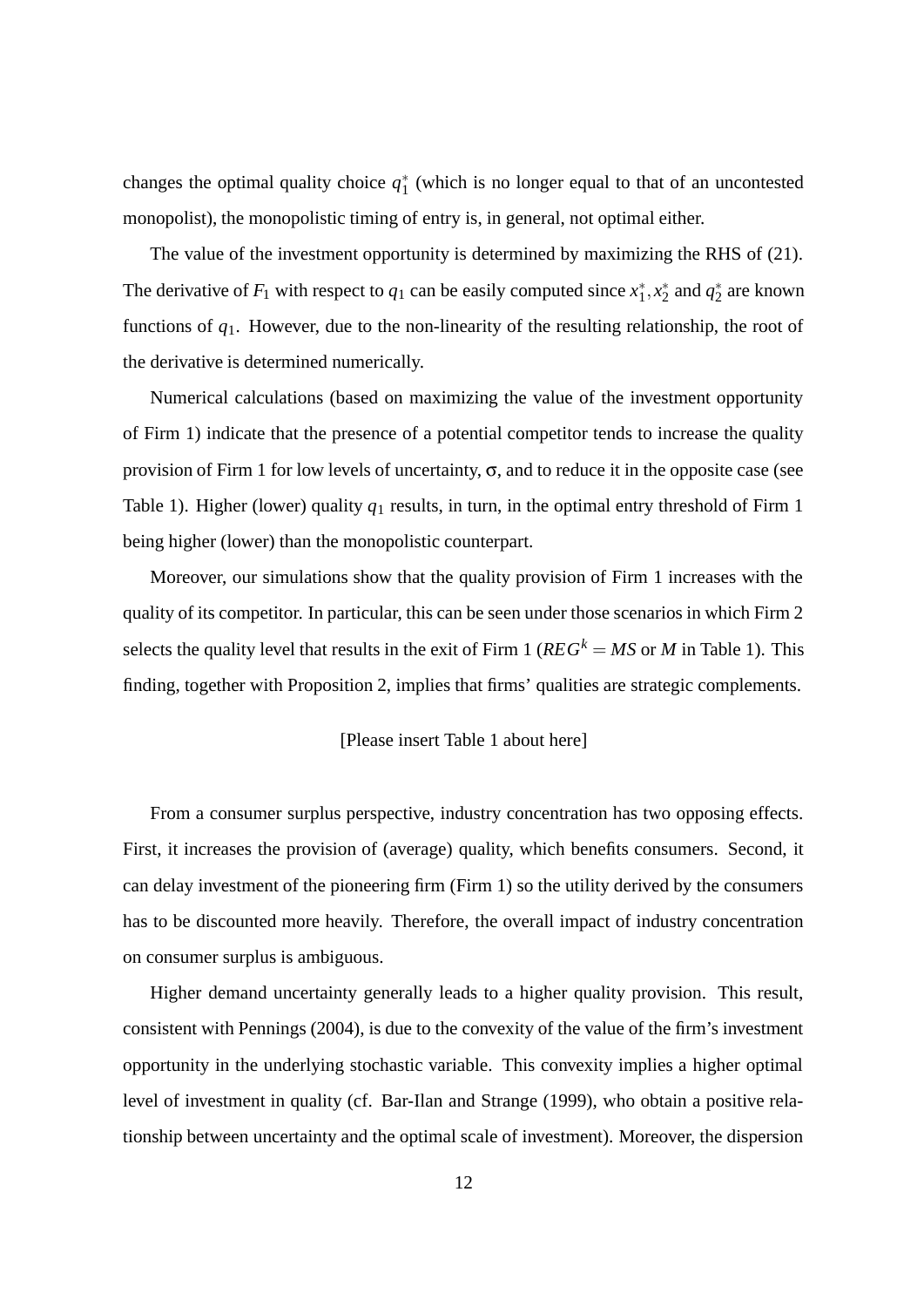of the firms' quality levels is an increasing function of uncertainty. However, the positive relationship may not hold if higher uncertainty leads to a different market regime following Firm 2's entry (in particular, a monopoly – as monopolistic quantities are generally lower than duopolistic ones).

As qualities are strategic complements,  $q_1$  is generally higher under Bertrand competition and for horizontally less differentiated products. Our numerical simulations also indicate that the follower's quality is higher than that of the leader. In fact, for the cost parameters being equal across the firms, the sufficient condition for the follower's quality to be always higher is

$$
\Gamma \Delta > 1. \tag{23}
$$

Inequality (23) implies that the follower's quality exceeds that of the leader for sufficiently small cost elasticity parameter  $\varepsilon$ , sufficiently large market uncertainty (captured by the reciprocal of β) and for a low degree of product (horizontal) differentiation. In general, this relationship is due to the fact that the follower invests later than the leader (that is, at a larger market size – captured by  $x$ ) and its marginal return on investment in quality is higher.

Upon analyzing Table 1 it can be concluded that the relative gap between Firm 1's and Firm 2's entry thresholds widens with uncertainty. This implies that higher uncertainty hampers competition in the sense of the follower optimally having to wait for a higher level of demand before committing to entry.

The nature of the market structure implies that the leader can be completely ousted from the market by the entrant offering a higher quality product. This will happen if the quality selected by the leader satisfies the following condition:

$$
q_1 < c_1 + c_2(\Gamma - 1) \frac{\Delta}{1 - \Gamma \Delta^2}.
$$
 (24)

When  $(24)$  is satisfied, the optimal quality  $q_2$  selected by the follower results in a negative instantaneous duopoly profit of the leader and, ultimately, in its exit. A closer inspection of (24) indicates that for a given level of market-specific parameters (captured by  $\beta$ ) and the de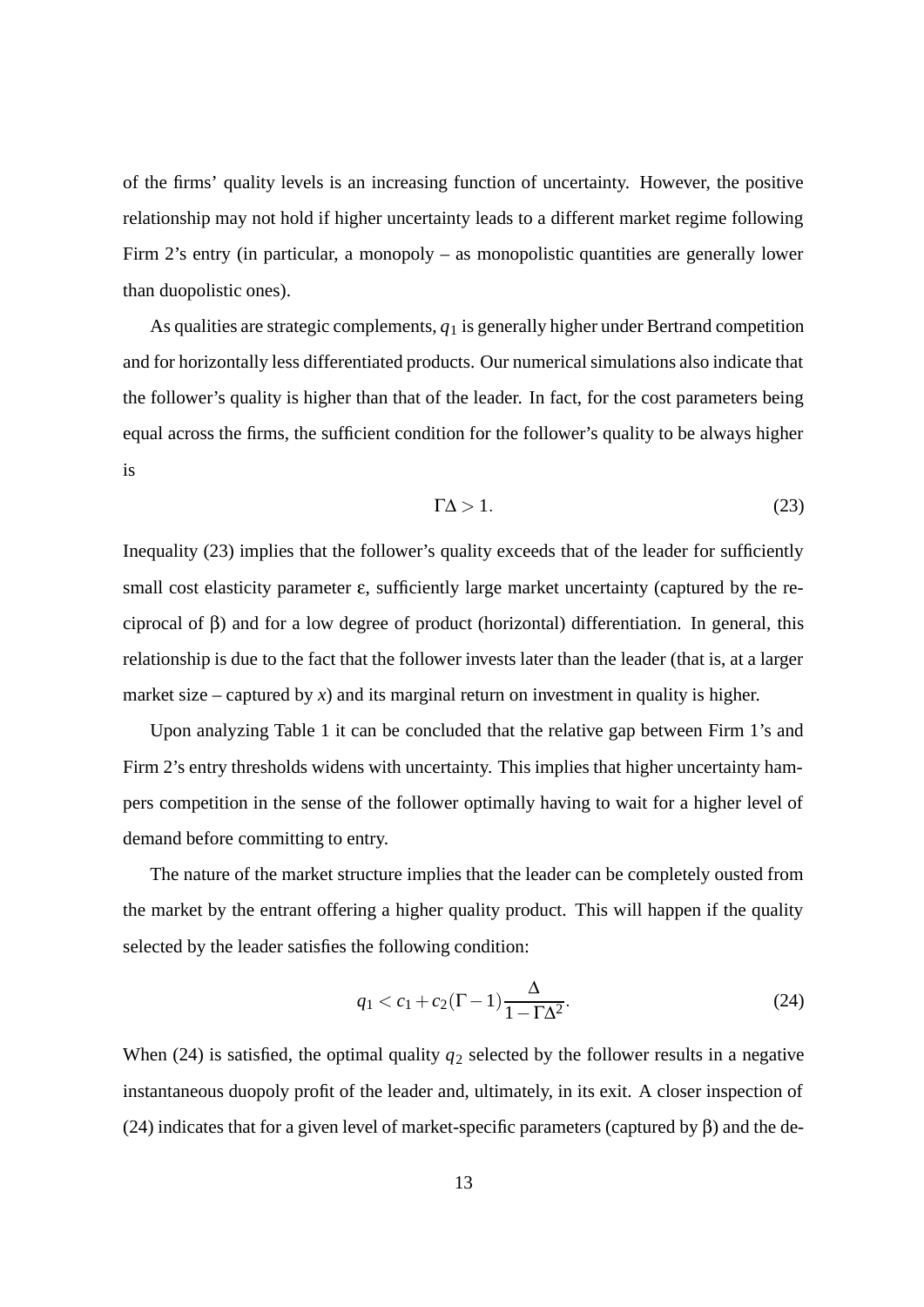gree of product differentiation, the leader is more likely to leave under Bertrand competition than under Cournot.<sup>7</sup>

Non-monotonicity of quality choice and entry timing in  $\sigma$  and  $\rho$  can also be observed. This non-monotonicity is a result of the switching across the three quality regimes of Firm 2 in the response to the varying model parameters. In particular, when the resulting market outcome after Firm 2's entry is a monopoly with Firm 2 having chosen quality strategically (*FMA<sup>k</sup>* = *MS*), the quality selected by Firm 1 exceed that corresponding to a duopoly  $(FMA<sup>k</sup> = D)$ . By increasing quality Firm 1 simply delays the entry of its competitor, who is going to capture the entire market. On the other hand, when the resulting outcome is monopoly with Firm 2 selecting the first-best (monopolistic) quality level, there is no scope for Firm 1 to increase quality – Firm 2 does not have to engage in quality competition as it induces the exit of Firm 1 by just choosing the (low) monopolistic quality level.

The direct effect of the degree of product differentiation on the chosen quality levels and the optimal timing of entry is not so clear-cut. However, product differentiation has a fundamental role in determining the market structure after the entry of the follower (Firm 2). As high ρ leads generally more often to monopolistic outcomes, it makes the quality choices and entry thresholds more extreme. In particular, those quality levels and investment thresholds are expected to be higher if the monopoly is triggered by the strategic quality choice of Firm  $2 \text{ F}MA^k = MS$ ) and lower if Firm 2 can afford to select the first-best monopolist level  $FMA^k = M$ ).

Finally, the presence of the first mover advantage is generally associated with a duopolistic outcome following Firm 2's entry. This result is consistent with Lambertini and Tedeschi (2007), who also obtain that leader achieves a higher payoff despite supplying the lower quality good. In our model, the first-mover advantage is completely eroded (and assumes a

<sup>&</sup>lt;sup>7</sup>It is easy to show that this condition is always satisfied under Bertrand competition for  $\rho$  sufficiently close to 1. Under Cournot competition, investment cost elasticity ε has to be lower than  $8\beta/(3(\beta-1))$  for (24) to always be satisfied for ρ sufficiently close to 1.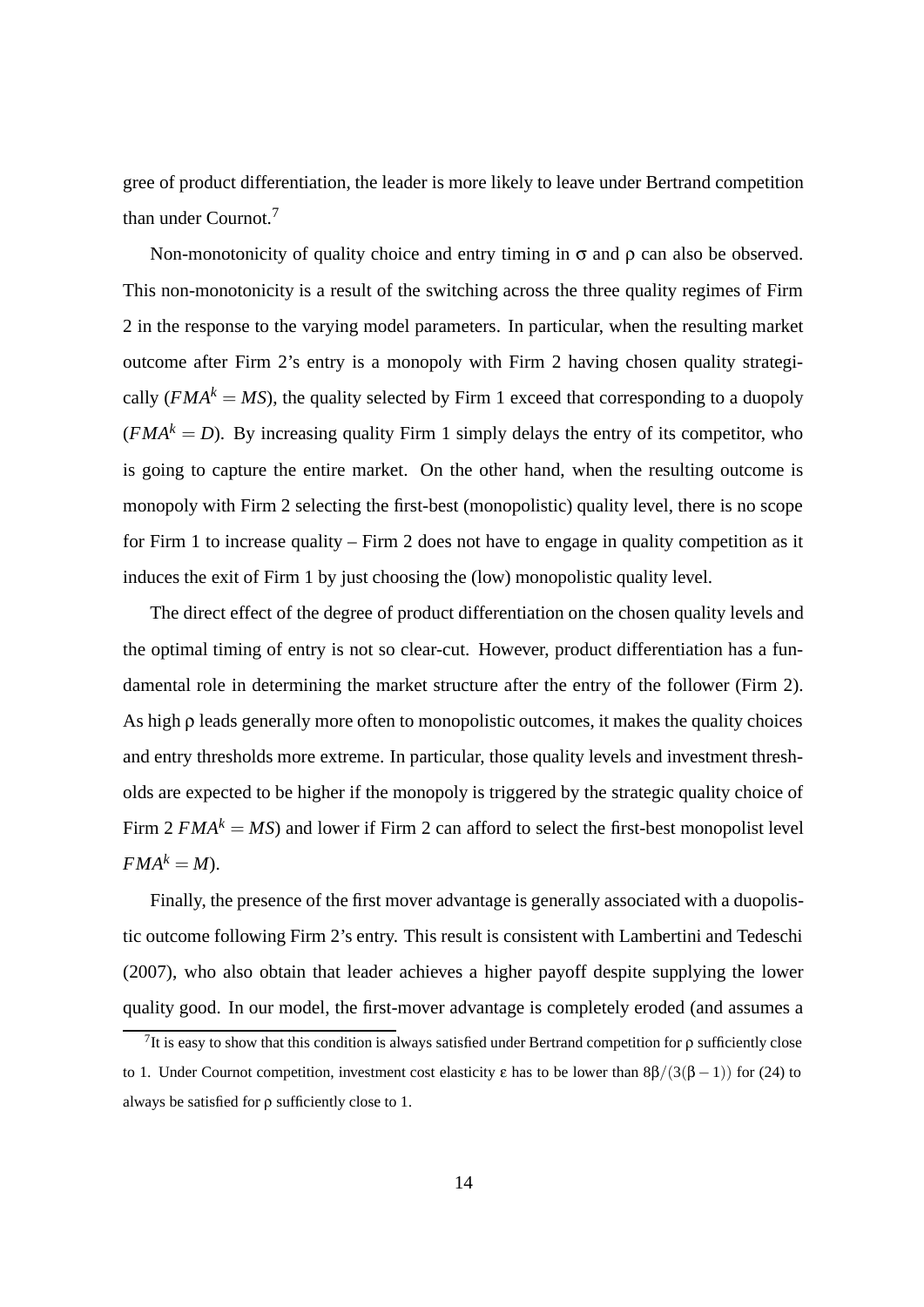negative value) if the pioneering firm is forced by the new entrant to leave the market.

## **4 Flexible Quality**

In this section the pioneering firm (Firm 1) is assumed to have sufficient know-how that enables it for a single quality upgrade following the entry of Firm 2. The ability to change quality could result from, among other factors, Firm 1's technology being the outcome of its own R&D process.<sup>8</sup>

The cost of upgrading quality from  $q_0$  to  $q_1$ ,  $I(q_1, q_0)$ , is equal to  $I(q_1) - I(q_0)$ . In other words, investing in a given level of quality in two stages is not associated with any additional costs relative to a single-stage investment.

As in Section 3, the optimal initial quality of Firm 1, *q*0, is found by maximizing the value of Firm 1's investment opportunity ignoring the possibility of the future entry of Firm 2. The entry threat of Firm 2 can be ignored since the quality chosen initially of Firm 1 can be instantaneously changed following the entry of the competitor and the total cost of the reaching the new quality level is not path dependent. As a result, the optimal quality of Firm 1 operating in the initially uncontested market is given by

$$
q_m = c_1 \Gamma. \tag{25}
$$

The cost structure of investment in quality implies that the solution to the original game following the entry of Firm 1 is equivalent to a simpler game in which *i*) Firm 2 chooses the timing on entry,  $x_2$ , and its quality,  $q_2$ , and *ii*) Firm 1 has to respond by immediately entering with quality *q*<sup>1</sup> or not entering at all. The latter game is solved in three steps: identifying the reaction function of Firm 1,  $q_1(q_2)$ , for an arbitrary level of  $x_2$ , finding the optimal quality choice of Firm 2 given the reaction function  $q_1(q_2)$  for an arbitrary  $x_2$ , and selecting  $x_2$  that

<sup>8</sup>An alternative way of modeling flexible quality choice would be via allowing for marginal increases of quality. However, the analysis of a differential game arising as a result of such a modeling approach is outside the scope of this paper.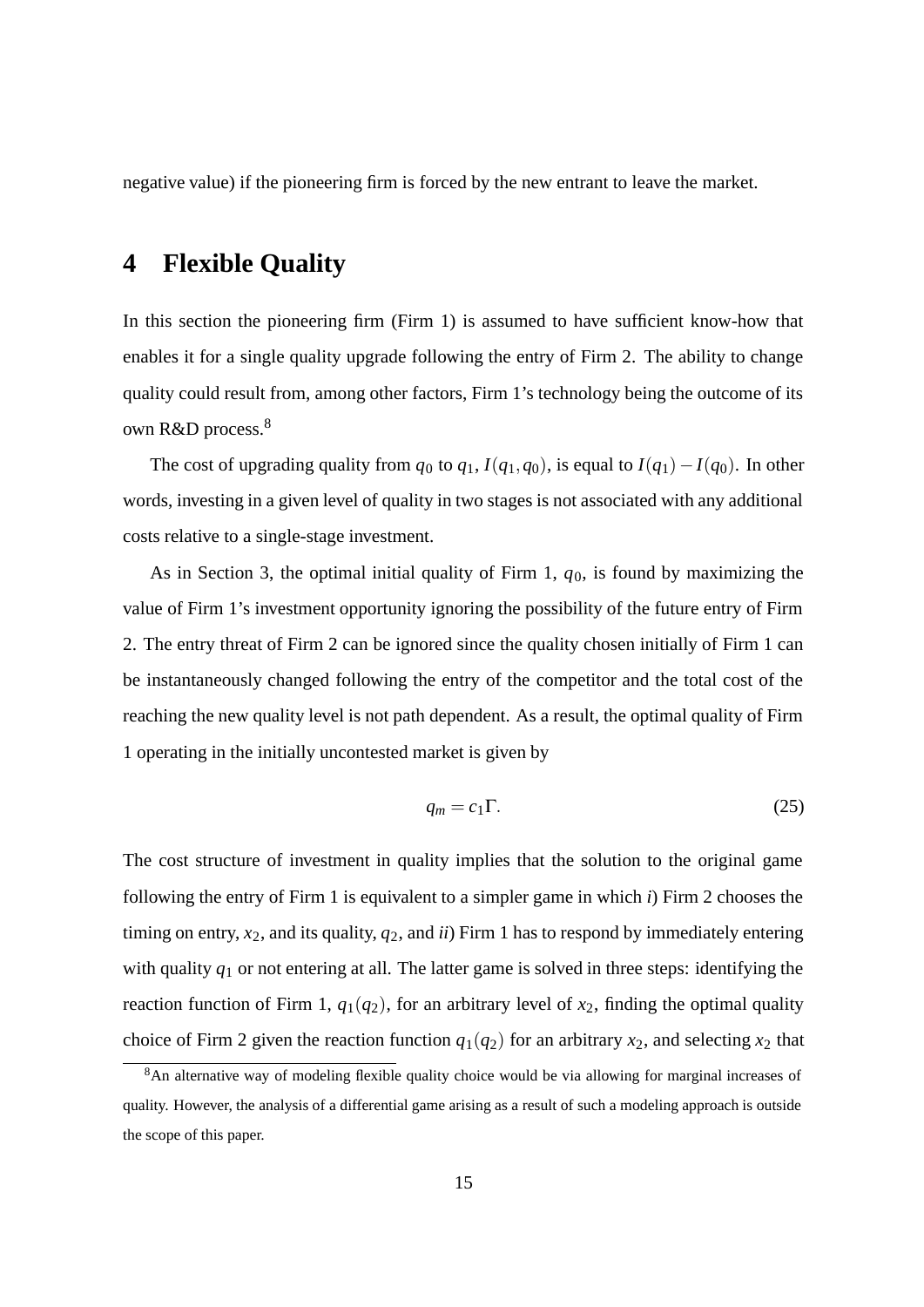maximizes the value of Firm 2's investment opportunity. The reaction function of Firm 1 is given by the solution to

$$
\max_{q_1} \frac{\pi_1(q_1, q_2) x_2}{r - \alpha} - I(q_1, q_0),\tag{26}
$$

whereas Firm 2's follower's maximization problem is given by

$$
F_2(x_t) = \max_{x_2} \left( \frac{\pi_2(q_2(x_2), q_1(q_2(x_2), x_2))x_2}{r - \alpha} - I(q_2) \right) \left( \frac{x_t}{x_2} \right)^{\beta},\tag{27}
$$

Maximization (27) is done numerically as the explicit form of  $q_2(q_1)$  is unknown.

As in previous section, the value of the investment opportunity of Firm 1, *F*1, consists of two components. One reflects the present value of the monopolistic profit flow, whereas the other reflects the value of future revenues lost due to the competitive entry (and, possibly, Firm 1's exit).

Table 2 illustrates the effect of the possibility of making the quality adjustment by Firm 1 upon Firm 2's entry on a the firm's strategic variables and the magnitude of the first-mover advantage. As the entry threshold for Firm 1 does not depend on a future competitive entry and is identical to the monopolistic threshold, only the threshold of Firm 2 is reported in a conjunction with the qualities supplied by both firms.<sup>9</sup>

#### [Please insert Table 2 about here]

One of the most clear findings following from the analysis of Table 2 is the effect of Firm 1's flexibility to adjust quality on the resulting market structure.<sup>10</sup> For a wide range of parameters, Firm 2 sets it quality at such a level that makes it unattractive for Firm 1 to stay in the market  $(REG = M)$ . Only for a combination of relatively large demand volatility and highly differentiated products, Firm 1 stays in the market following the entry of Firm

<sup>&</sup>lt;sup>9</sup>As the results do not differ significantly between Bertrand and Cournot competition, we only report those of the latter.

<sup>&</sup>lt;sup>10</sup>To maintain the consistency of the concept of "Firm 1's flexibility", its exit is associated here with a negative quality investment, that is, with incurring cash inflow of  $I(q_0)$ .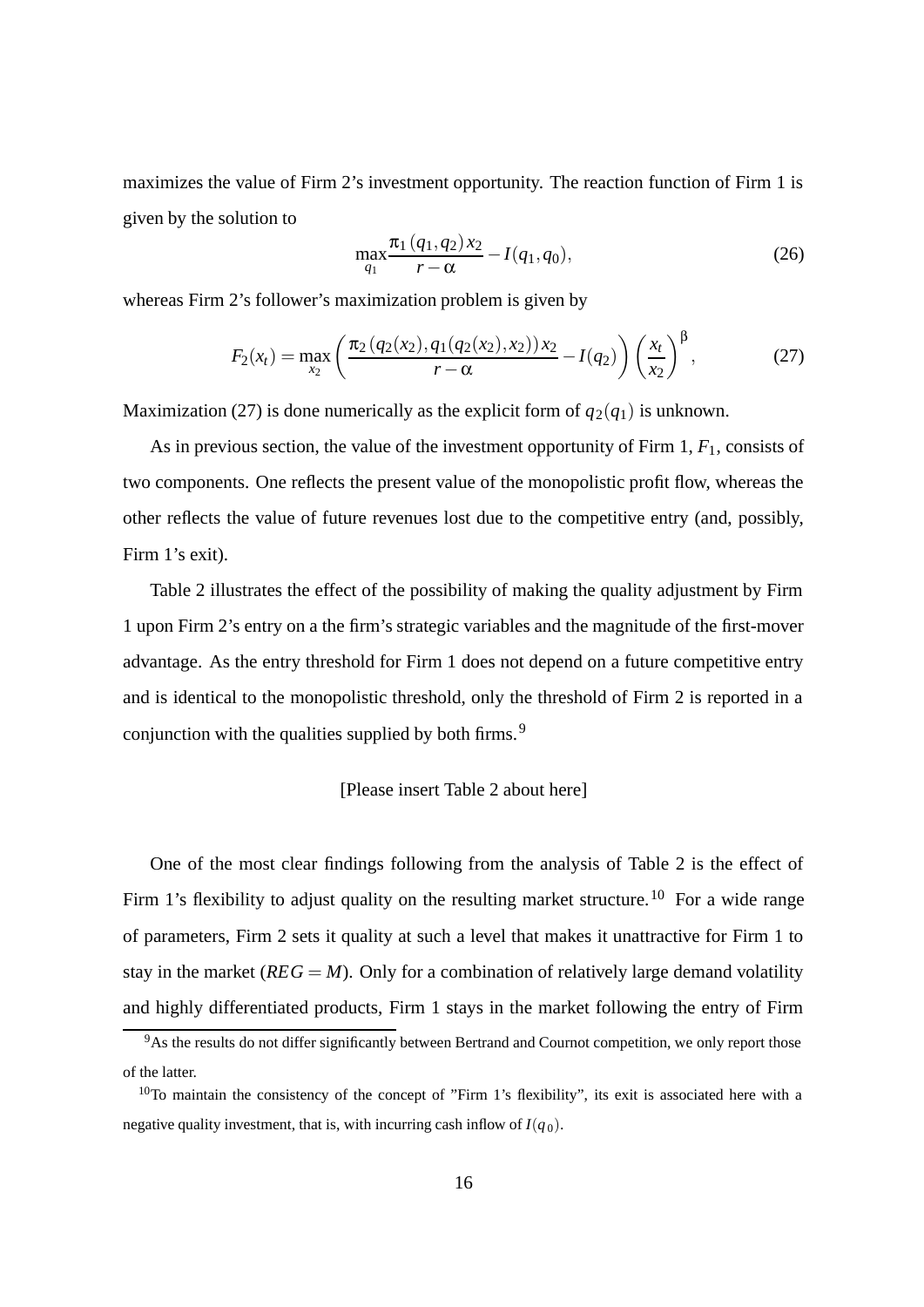2. The intuition for the monopoly being the prevailing market outcome following Firm 2's entry is as follows. By being effectively the leader in the quality game played at  $x_2$ , Firm 2 sets quality at such a level that makes exit the optimal strategy for Firm 1. Therefore, this outcome can be interpreted as a negative value of flexibility in a strategic setting. In fact, this is the absence of the commitment to the initial quality level that puts Firm 2 is such an unfavorable strategic position.

A comparison of Tables 1 and 2 leads to the observation that the flexible quality technology of Firm 1 generally lowers the optimal quality of Firm 2. As a consequence, the entry threshold of Firm 2 becomes lower as well. Again, higher uncertainty is associated with a higher quality provision.

Contrary to the fixed quality case, the value of Firm 1's investment opportunity is lower than the one of Firm 2 for a wide range of parameter values (cf. *FMA* in Table 2). This finding contradicts Aoki and Prusa (1996) and Pennings (2004), where a higher value of the leader is obtained. However, in those contributions the follower does not have a strategic advantage of effectively being the first-mover in the quality setting game. Upon inspecting Table 2 we conclude that the first-mover advantage of Firm 1 can prevail only in two situations. First, the value of the leader can be higher if demand volatility is low and the entry of Firm 2 leading to Firm 1's exit – remote (in the discounted probability-weighted terms). Second, for relatively highly differentiated products, Firm 1 can enjoy both the the earlier arrival of the revenue stream and the market presence also following the entry of Firm 2.

To summarize, the relative value of being the leader is generally much lower when quality is flexible rather than fixed. Such an outcome results from the fact that Firm's 1 flexible quality choice is associated with its inability to commit to the initial quality level when confronted with the entry of Firm 2.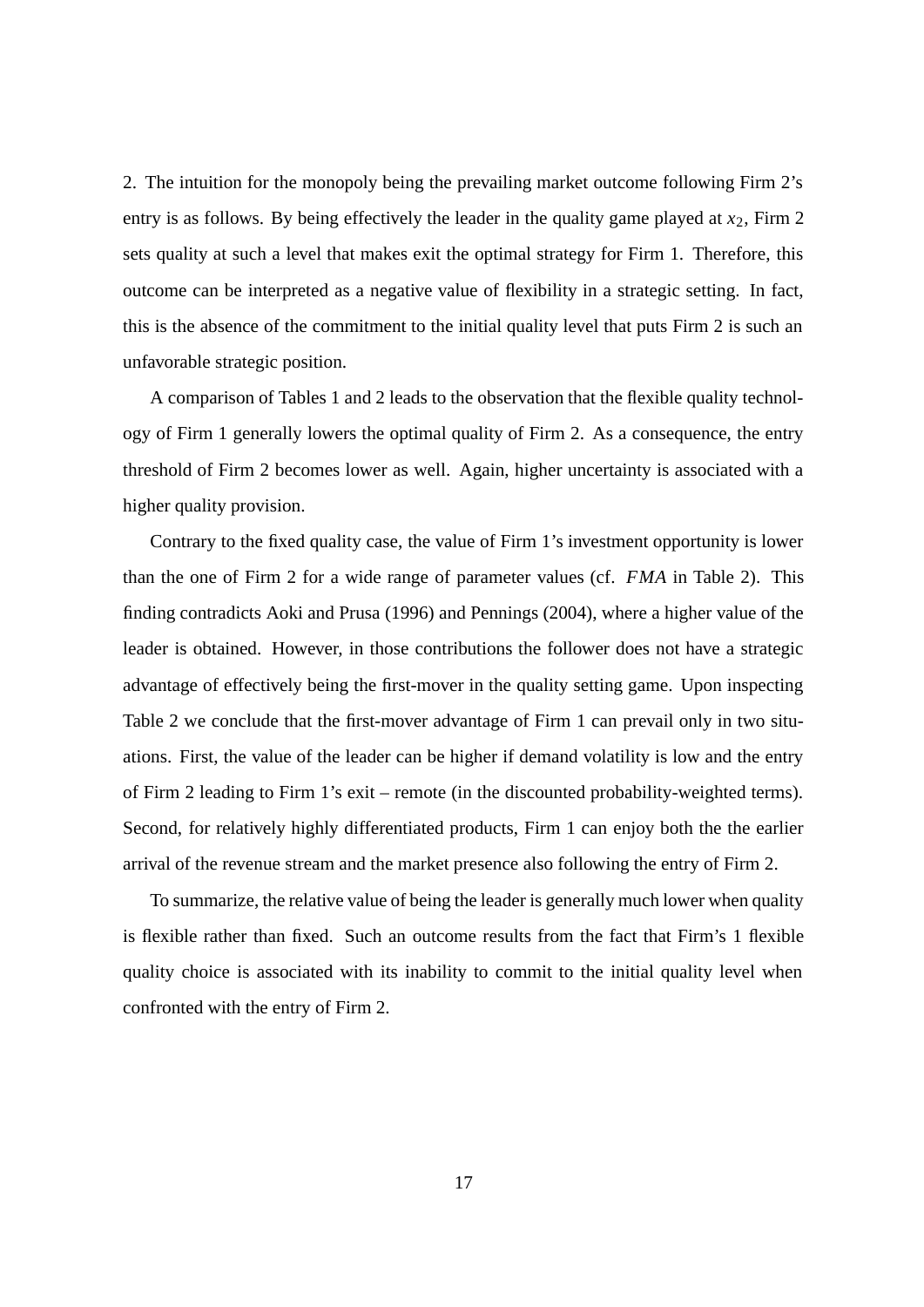## **5 Conclusions**

Extending the strategic quality choice literature by allowing for dynamics and uncertainty leads to a number of interesting results. First, we study a duopoly game where both firms can once make a fixed quality choice. We show that the quality chosen by the leader is generally higher than in the monopolistic case for low levels of uncertainty and lower when the demand level is less predictable. Moreover, higher uncertainty generally widens the wedge between the firms' qualities and raises the time interval elapsing between their entries. Furthermore, the first-mover advantage exists as long as a duopoly is a resulting market outcome following the second mover's entry. However, we show that for certain configurations of market parameters the entrant finds it optimal to set quality strategically to induce the exit of the pioneering firm. It is also possible that the first-best monopolistic quality level of the entrant results in the leader's exit. In such cases the first-mover advantage is unlikely to prevail.

Second, we modify the game to allow the first firm to change its quality following the entry of the second mover. By being effectively the leader in the new quality game played at the point of its entry, the second mover sets in most scenarios its quality at a level that induces the leader's exit. It is the inability of the leader to commit to the initial quality level that allows Firm 2 to obtain the strategic advantage. A comparison of firms' values under two alternative technologies leads to conclusion that the relative value of the leader is generally much lower when the quality of the pioneering firm is flexible. Moreover, the flexible quality of the first mover has implications for the average quality provision. As the follower generally invests in such a case sooner, its marginal return of quality is lower, so very high quality levels are unlikely to occur.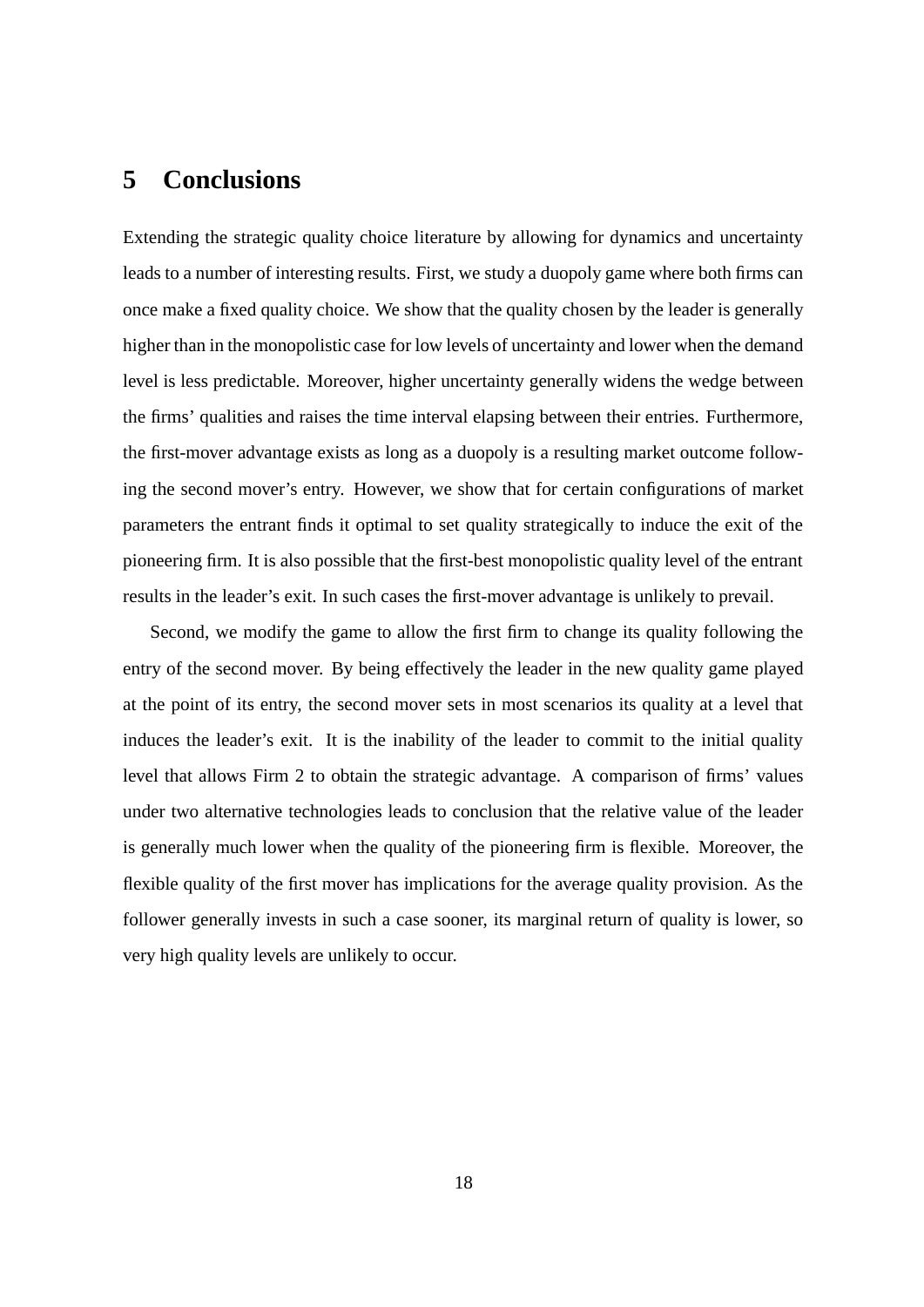## **A Proofs of Propositions**

**Proof of Proposition 1.** The proof is straightforward and follows from the definition of the instantaneous profit function of Firm 1 (cf. equation (4)). In regimes  $q_1 < q'_1$  and  $q_1 \ge q_1''$  Firm 2 chooses its quality response by solving the first-order condition of the value maximization problem (11). For  $q_1 \in [q'_1, q''_1)$  Firm 1 would find it optimal to stay in the market if Firm 2 chose its (unconstrained) monopolistic quality level. However, Firm 2 is better off by setting a second-best quality level that triggers Firm 1's exit than by selecting the first-best duopolistic quality level. As a result, for  $q_1 \in [q'_1, q''_1)$  the monopoly of Firm 2 results.

**Proof of Proposition 2.** The sign of derivative  $dq_2^*/dq_1$  immediately follows from (13) and Proposition 1. In order to evaluate the sign of  $dx_2^*/dq_1^*$ , we first decompose it into

$$
\frac{dx_2^*}{dq_1} = \frac{\partial x_2^*}{\partial q_1} + \frac{\partial x_2^*}{\partial q_2^*} \frac{dq_2^*}{dq_1}.
$$
\n(A.1)

The positive sign of ∂*x*<sup>∗</sup> <sup>2</sup>*/*∂*q*<sup>1</sup> and *dq*<sup>∗</sup> <sup>2</sup>*/dq*<sup>1</sup> follows directly from the relevant definitions. The sign of ∂*x*<sup>∗</sup> 2*/*∂*q*<sup>∗</sup> <sup>2</sup> can be evaluated by writing first

$$
x_2^* = \frac{\beta I_0 (r - \alpha)(4 - \xi \rho^2)^2 (1 - \theta \rho^2)}{\beta - 1} \left[ \frac{(q_2^*)^{\frac{\varepsilon}{2}}}{(2 - \xi \theta \rho^2)(q_2^* - c_2) - \xi \rho (q_1 - c_1)} \right]^2.
$$
 (A.2)

The derivative of the expression in the square bracket equals

$$
\frac{\varepsilon}{2}(q_2^*)^{\frac{\varepsilon}{2}-1}\left[ (2-\xi\theta\rho^2)((1-2/\varepsilon)q_2^*-c_2) - \xi\rho(q_1-c_1) \right].
$$
 (A.3)

By substituting the expression for  $q_2^*$  (cf. 13), we obtain that the sign of (A.3) is indeed positive:

$$
\varepsilon(q_2^*)^{\frac{\varepsilon}{2}-1} \frac{c_2(2-\xi \theta \rho^2) + \xi \rho(q_1 - c_1)}{(\beta - 1)\varepsilon - 2\beta} > 0.
$$
 (A.4)

For intermediate regime (that is, for  $q_1 \in [q'_1, q''_1)$ ), the inequality holds as well. This can be shown by observing that the positive sign of derivative (A.3) for  $q_2^*$  under regime  $q_1 < q_1'$ implies a positive sign for  $q_2^*$  under regime  $q_1 \in [q'_1, q''_1)$ , as under the latter  $q_2^*$  is greater and  $(A.3)$  has a unique root.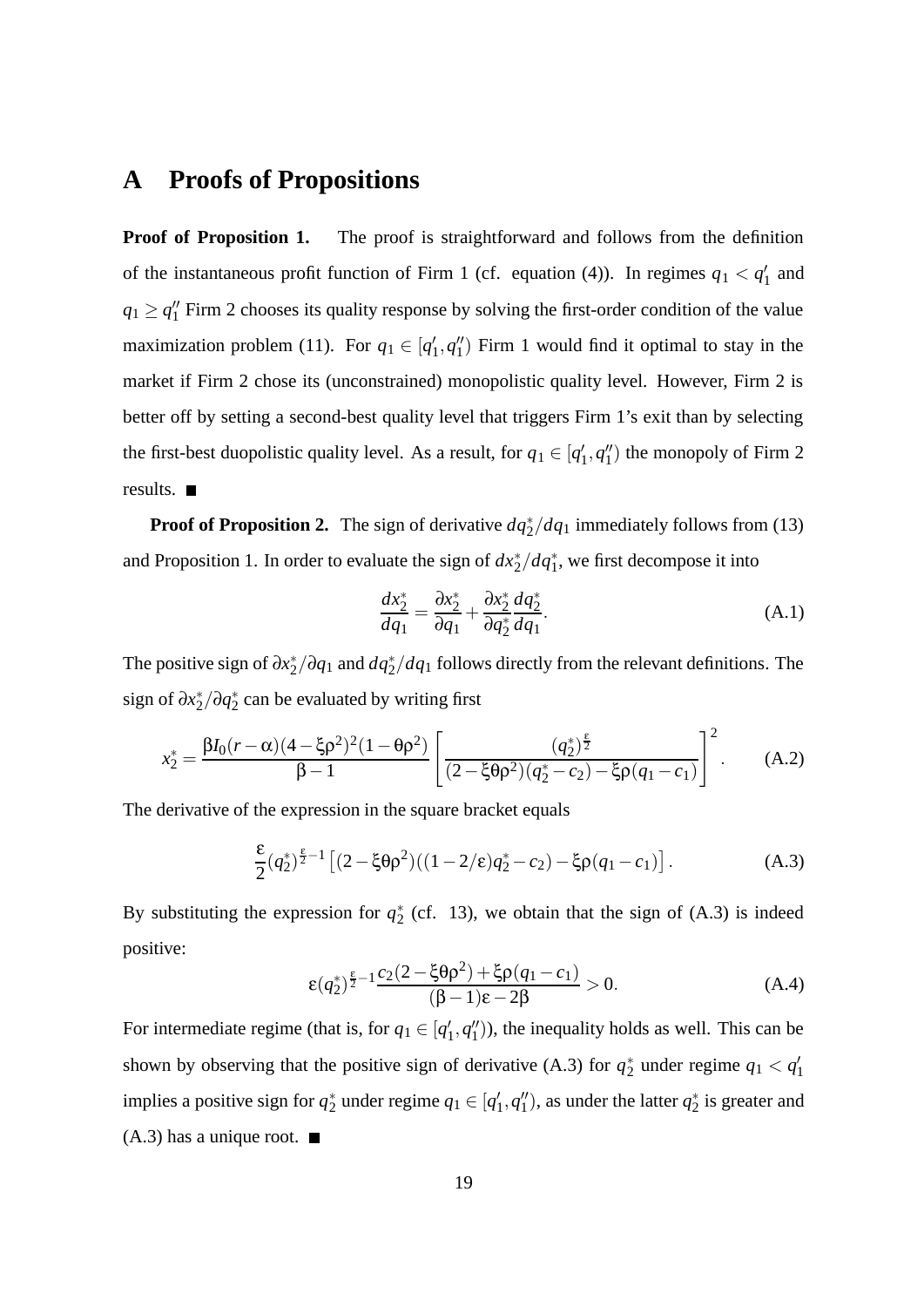## **B Derivation of Firm 2's value using dynamic programming**

The basic problem is to find the optimal timing of entry, given that the consumer mass, which drives the instantaneous revenue from the project, follows a geometric Brownian motion (GBM):

$$
dx_t = \alpha x_t + \sigma x_t dw_t. \tag{B.1}
$$

First, we determine the value of the firm after its entry,  $V_2$ . Since the immediate payoffs to the owner of the firm equals its instantaneous profit,  $\pi_2$ , the corresponding Bellman equation can be written as

$$
rV_2dt = E\left[dV_2(x)\right] + \pi_2(q_2, q_1)xdt.
$$
 (B.2)

Equation (B.2) means that for a risk-neutral firm, the expected rate of change in its value over the time interval *dt* plus immediate payoffs equals the riskless rate. Applying Itô's lemma to the RHS of (B.2), and dividing both sides of the equation by *dt* results in the following ordinary differential equation (ODE):

$$
rV_2 = \alpha x \frac{\partial V_2}{\partial x} + \frac{1}{2} \sigma^2 x^2 \frac{\partial^2 V_2}{\partial x^2} + \pi_2(q_2, q_1) x.
$$
 (B.3)

The general solution to (B.3) has the following form:

$$
V_2(x) = A_1 x^{\beta} + A_2 x^{\lambda} + \frac{\pi_2(q_2, q_1)x}{r - \alpha},
$$
 (B.4)

where  $A_1$  and  $A_2$  are constants, and

$$
\beta, \lambda = -\frac{\alpha}{\sigma^2} + \frac{1}{2} \pm \sqrt{\left(\frac{\alpha}{\sigma^2} - \frac{1}{2}\right)^2 + \frac{2r}{\sigma^2}}.
$$
 (B.5)

Moreover, it holds that  $\beta > 1$  and  $\lambda < 0$ . In order to find the value of Firm 2,  $V_2(x)$ , the following boundary conditions are applied to (B.4):

$$
\lim_{x \to \infty} V_2(x) = \frac{\pi_2(q_2, q_1)x}{r - \alpha},
$$
\n(B.6)

$$
V_2(0) = 0. \t\t (B.7)
$$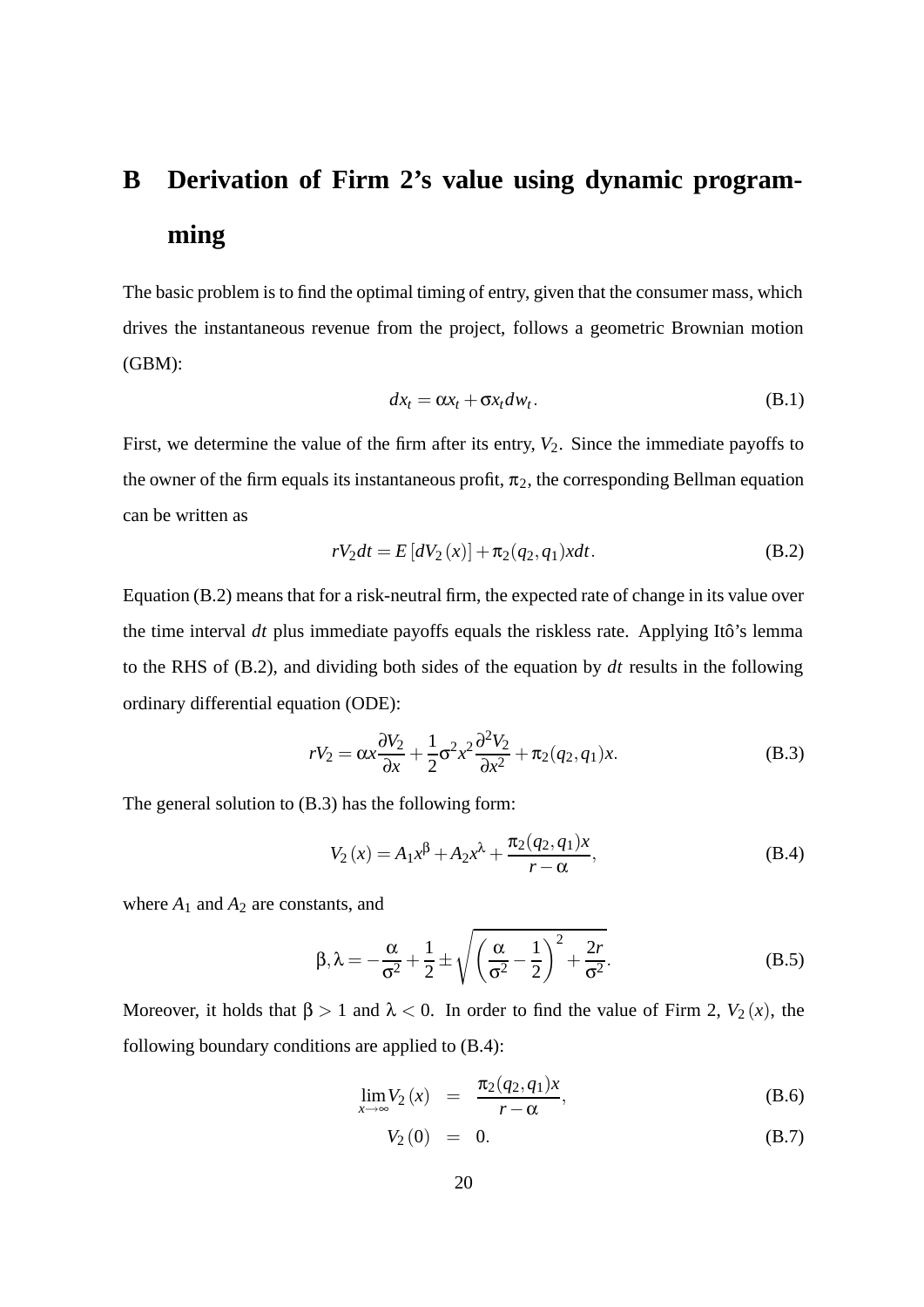Conditions (B.6) and (B.7) implies that  $A_1 = A_2 = 0$ , which is associated with no optionalities held by Firm 2 after entry.

The value of Firm 2's investment opportunity satisfies a differential equation similar to (B.3). Since the opportunity is associated with no immediate payoffs, the corresponding equation does not include the non-homogenous part. Therefore, its general solution is

$$
F_2(x) = A_{F1}x^{\beta} + A_{F2}x^{\lambda},
$$
 (B.8)

where  $A_{F1}$  and  $A_{F2}$  are constants. In order to find the value of the investment opportunity,  $F_2(x)$ , and the entry threshold,  $x_2^*$ , the following boundary conditions are applied to (B.8):

$$
F_2(x_2^*) = V_2(x_2^*) - I(q_2), \tag{B.9}
$$

$$
F_2'(x_2^*) = V_2'(x_2^*) - I'(q_2), \tag{B.10}
$$

$$
F_2(0) = 0. \t\t (B.11)
$$

Conditions (B.9) and (B.10) are called the value-matching and the smooth-pasting conditions, respectively, and ensure continuity and differentiability of the value function at the investment threshold. Condition (B.11) ensures that the investment option is worthless at the absorbing barrier  $x = 0$ . Consequently, it implies that  $A_{F2} = 0$ . Substitution of (B.8) into (B.9)–(B.11) and some algebraic manipulation yield the value of the optimal entry threshold (10) and the value of investment opportunity (11).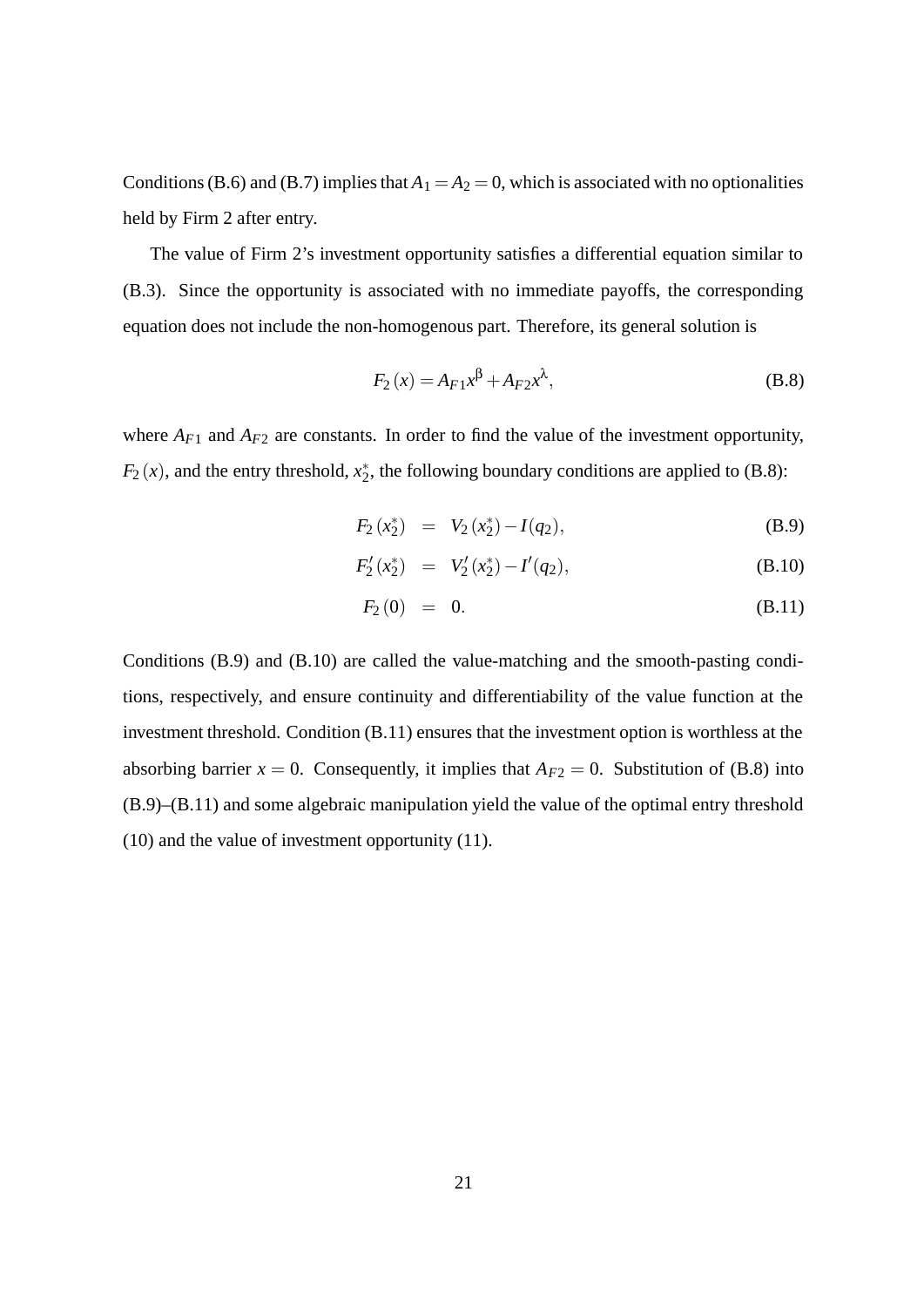## **References**

- AOKI, R., AND T. J. PRUSA (1996): "Sequential versus Simultaneous Choice with Endogenous Quality," *International Journal of Industrial Organization*, 15, 103–121.
- BAR-ILAN, A., AND W. C. STRANGE (1999): "The Timing and Intensity of Investment," *Journal of Macroeconomics*, 21, 57–78.
- DIXIT, A. (1979): "A Model of Duopoly Suggesting a Theory of Entry Barriers," *Bell Journal of Economics*, 10, 20–32.
- DIXIT, A. K., AND R. S. PINDYCK (1994): *Investment under Uncertainty*. Priceton University Press.
- DUBEY, P., AND C.-W. WU (2002): "When Less Competition Induces More Product Innovation," *Economic Letters*, 74, 309–312.
- FOROS, O., AND B. HANSEN (2002): "Competition and Compatibility among Internet Service Providers," *Information Economics and Policy*, 13, 411–425.
- GRENADIER, S. R. (1996): "The Strategic Exercise of Options: Development Cascades and Overbuilding in Real Estate Markets," *Journal of Finance*, 51, 1653–1679.

(2000): *Game Choices: The Intersection of Real Options and Game Theory*. Risk Books.

- HÄCKNER, J. (2000): "A Note on Price and Quantity Competition in Differentiated Oligopolies," *Journal of Economic Theory*, pp. 233–239.
- HOPPE, H. C. (2002): "The Timing of New Technology Adoption: Theoretical Models and Empirical Evidence," *Manchester School*, 70, 56–76, Special Issue on Industrial Organization.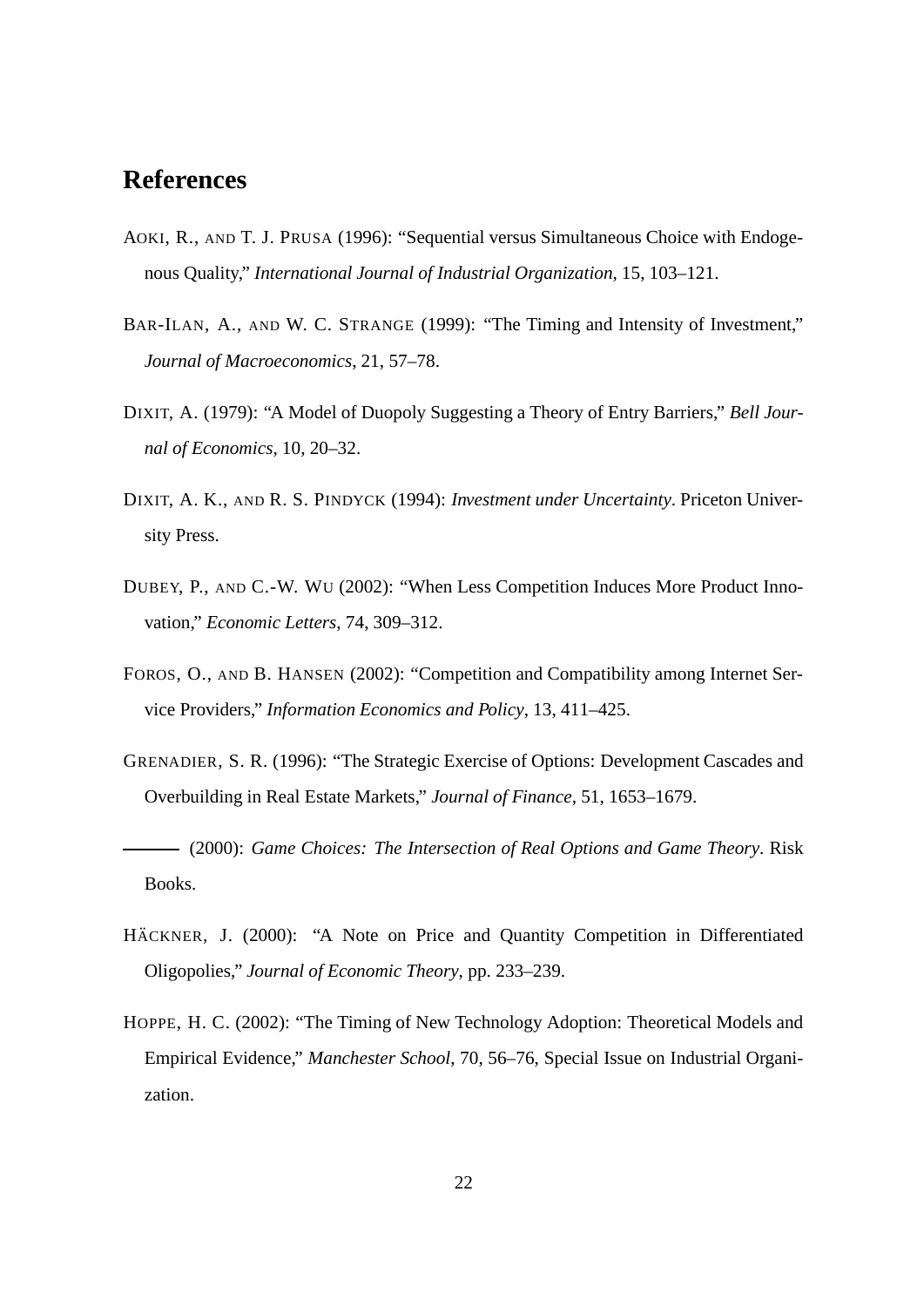- HOPPE, H. C., AND U. LEHMANN-GRUBE (2001): "Second-Mover Advantages in Dynamic Quality Competition," *Journal of Economics and Management Strategy*, 10, 419– 434.
- HUISMAN, K. J. (2001): *Technology Investment: A Game Theoretic Real Options Approach*. Kluwer Academic Publishers.
- LAMBERTINI, L., AND P. TEDESCHI (2007): "Would You Like To Enter First with a Low-Quality Good?," *Bulletin of Economic Research*, 59, 269–282.
- LAMBRECHT, B., AND W. PERRAUDIN (2003): "Real Options and Preemption under Incomplete Information," *Journal of Economic Dynamics and Control*, 27, 619–643.
- LEHMANN-GRUBE, U. (1997): "Strategic Choice of Quality when Quality Is Costly: The Persistence of the High Quality Advantage," *RAND Journal of Economics*, 28, 372–384.
- MASON, R., AND H. WEEDS (2005): "Can Greater Uncertainty Hasten Investment?," Working Paper, University of Southampton.
- MOTTA, M. (1993): "Endogenous Quality Choice: Price vs. Quantity Competition," *Journal of Industrial Economics*, 41, 113–131.
- PENNINGS, E. (2004): "Optimal Pricing and Quality Choice when Investment in Quality is Irreversible," *Journal of Industrial Economics*, 52, 569–589.
- REINGANUM, J. F. (1981): "On the Diffusion of New Technology: A Game Theoretic Approach," *Review of Economic Studies*, 48, 395–405.
- SINGH, N., AND X. VIVES (1984): "Price and Quantity Competition in a Differentiated Duopoly," *RAND Journal of Economics*, 15, 546–554.
- SMETS, F. (1991): "Exporting versus FDI: The Effect of Uncertainty Irreversibilities and Strategic Interactions," Working Paper, Yale University.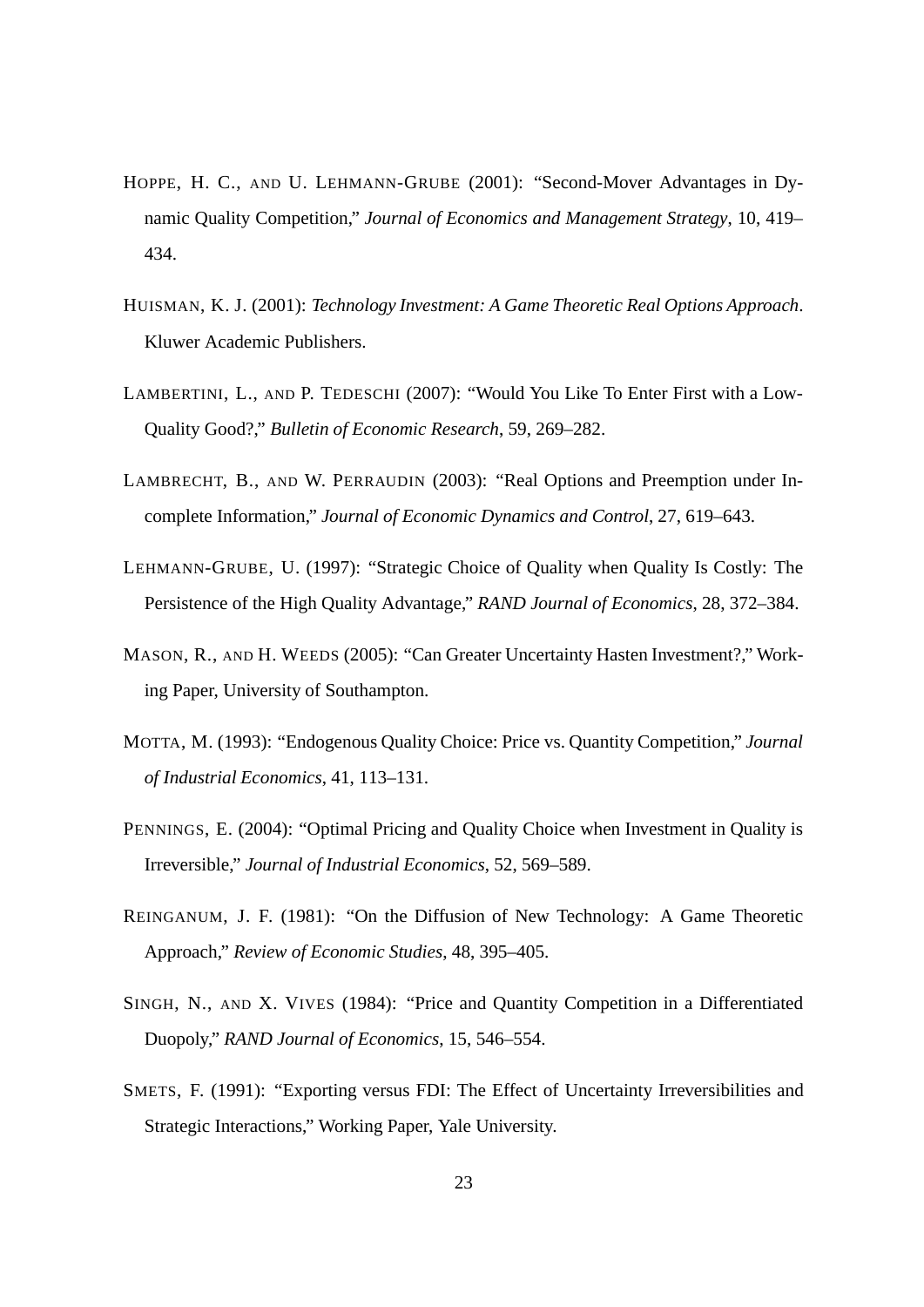UENG, S.-F. (1997): "On Economic Incentive for Quality Upgrading," *Journal of Economics and Business*, 49, 459–473.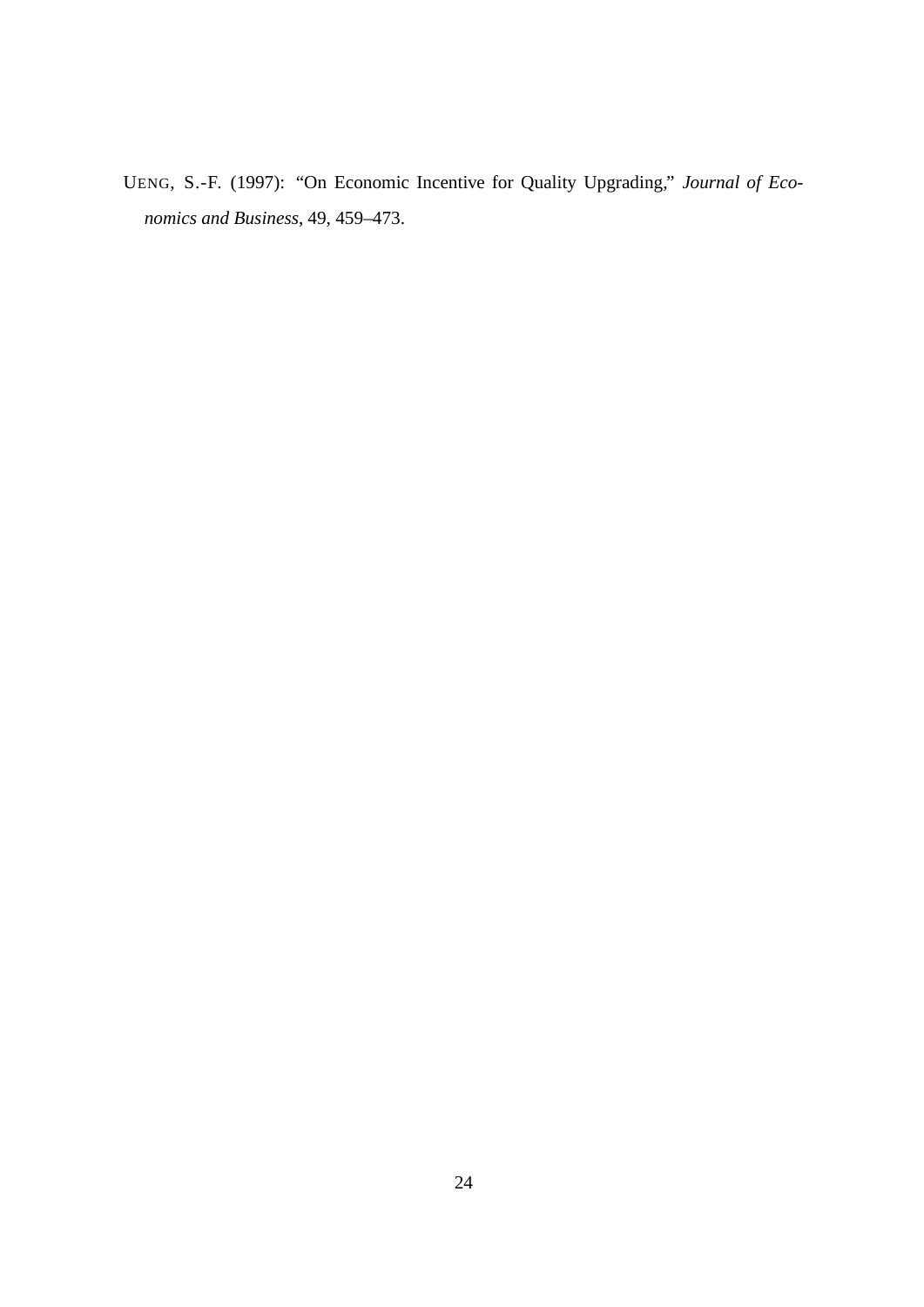

**Optimal Quality Response of Firm 2**

Figure 1: Quality choice of Firm 2, *q*2, as the function of the quality selected by Firm 1,  $q_1 \in (c_1, \infty)$ . For  $q_1 < q'_1$ , Firm 2 optimally selects the monopolistic quality, at which Firm 1 leaves the market. For  $q_1 \in [q'_1, q''_1)$ , Firm 1 selects quality strategically to induce Firm 1's exit. For  $q_1 \ge q'_1$  Firm 2 optimally selects the duopolistic quality level.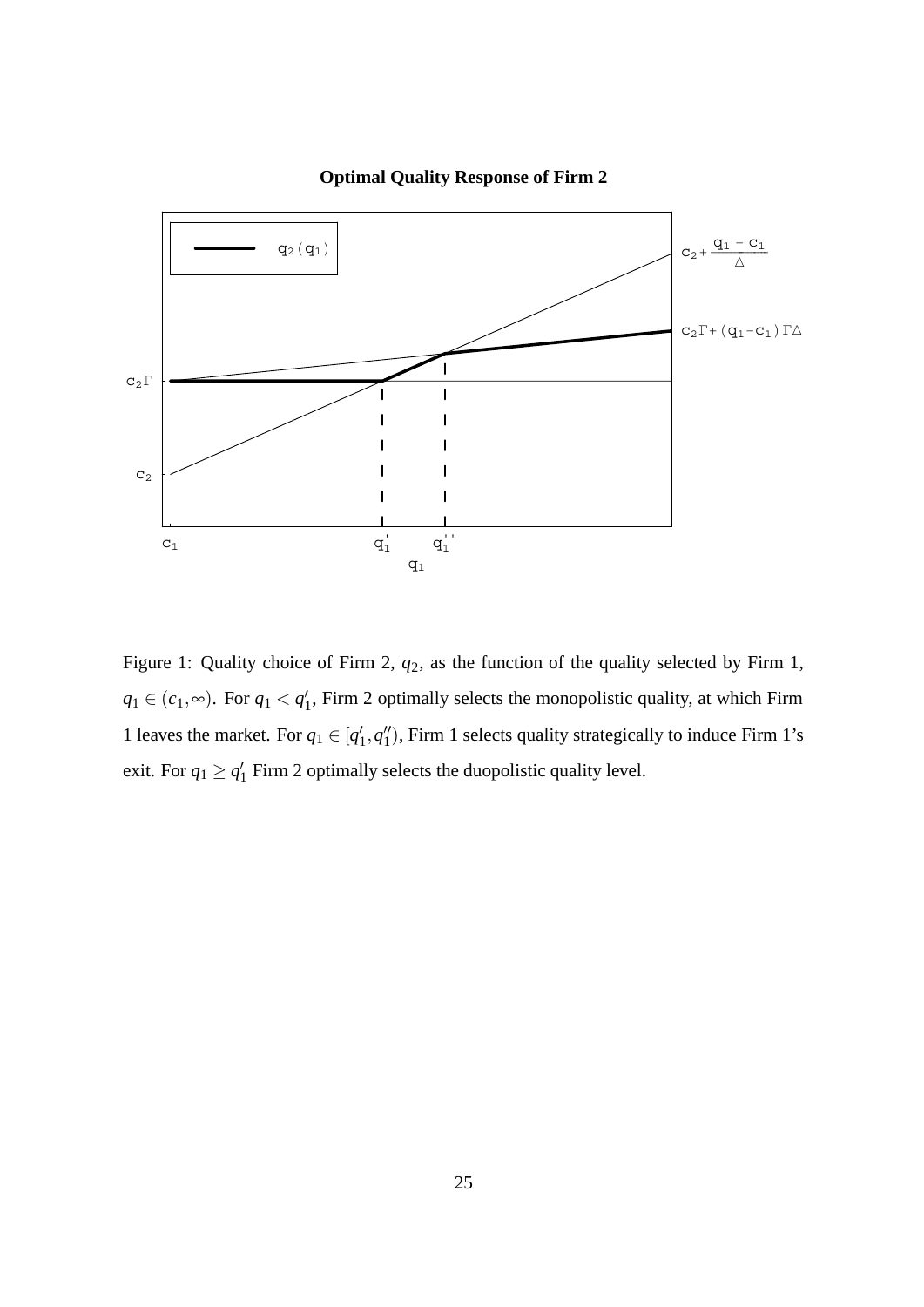| ь    | Q                | $g_1^c$                                        |                     | $q_2^c$ | $q_2^b$ | $\chi^-$ | $\zeta^{\mathcal{L}}$ | $\mathcal{X}^2$                                                                                                                                                       |        | $x_2^b$ FMA <sup>c</sup> | $FMA^b$  | $q_m$       | $x_m$ | $REF^c$         | $REG^b$        |
|------|------------------|------------------------------------------------|---------------------|---------|---------|----------|-----------------------|-----------------------------------------------------------------------------------------------------------------------------------------------------------------------|--------|--------------------------|----------|-------------|-------|-----------------|----------------|
|      | $\overline{c}$   |                                                | $0.943$ 0.943 0.982 |         | 0.982   | 0.089    | 0.089                 | 0.101                                                                                                                                                                 | 0.101  | 0.254                    | 0.256    |             |       | D               | $\overline{D}$ |
| 0.05 |                  | 0.5   0.972   0.972   1.163                    |                     |         | 1.194   | 0.091    | 0.091                 | 0.147                                                                                                                                                                 | 0.157  | 7.566                    | 10.845   | 0.941       | 0.089 | $\overline{D}$  | $\overline{D}$ |
|      | $\overline{0.9}$ |                                                | 0.972 1.385         | 1.340   | 1.670   | 0.091    | 0.152                 | 0.163                                                                                                                                                                 | 0.222  | 7.547                    | 0.279    |             |       | D               | <b>SW</b>      |
|      | $\overline{1}$   |                                                | 1.326 1.326 1.504   |         | 1.504   | 0.192    | 0.192                 | 0.264                                                                                                                                                                 | 0.265  | 0.024                    | 0.024    |             |       |                 | $\mathcal{Q}$  |
| 0.15 |                  | $0.5$   1.415 1.415 2.024                      |                     |         | 2.115   | 0.217    | 0.217                 | 0.569                                                                                                                                                                 | 0.636  | 0.476                    | 0.617    | 1.389 0.209 |       | $\mathcal{Q}$   | $\overline{D}$ |
|      | 0.9              |                                                | 1.444 3.598         | 2.569   | 4.596   | 0.225    | 2.010                 | 0.842                                                                                                                                                                 | 3.910  | 0.327                    | $-0.791$ |             |       | $\overline{D}$  | <b>SW</b>      |
|      |                  | $0.1$ 3.303 3.303 4.743                        |                     |         | 4.748   | 2.163    | 2.163                 | 6.136                                                                                                                                                                 | 6.156  | 0.016                    | 0.016    |             |       | Q               | $\overline{D}$ |
| 0.25 |                  | $0.5$   3.450 3.450 9.169                      |                     |         | 9.950   | 2.429    | 2.429                 | 39.162                                                                                                                                                                | 49.019 | 0.121                    | 0.154    | 3.705       | 2.939 | $\overline{D}$  | $\mathcal{D}$  |
|      | 0.9              |                                                | 4.571 1.680 9.547   |         | 3.705   | 5.208    | 0.416                 | 41.907                                                                                                                                                                | 2.939  | $-0.159$                 | $-0.523$ |             |       | $\overline{MS}$ | $\cancel{N}$   |
|      |                  |                                                |                     |         |         |          |                       | Table 1: Comparative statics results concerning debt choice policies, $q_i^k$ , optimal timing of entry, $x_i^k$ , the degree of the firm mover                       |        |                          |          |             |       |                 |                |
|      |                  |                                                |                     |         |         |          |                       | advantage, FMA <sup>k</sup> , benchmark monopoly choices, $q_m$ and $x_m$ , and market regimes following Firm 2's entry, REG <sup>k</sup> , for different levels      |        |                          |          |             |       |                 |                |
|      |                  | of the volatility of consumer mass, $\sigma$ , |                     |         |         |          |                       | and product (horizontal) differentiation, $\rho$ . Remaining parameter values are: $c_1 = c_2 = 0.5$ ,                                                                |        |                          |          |             |       |                 |                |
|      |                  |                                                |                     |         |         |          |                       | $\varepsilon = 5$ , $r = 0.05$ , $\alpha = 0.0$ and $I_0 = 0.1$ . $F/MA^k$ is defined as $F_1^k/F_2^k - 1$ . Subscript $k = c$ $(k = b)$ indicates Cournot (Bertrand) |        |                          |          |             |       |                 |                |
|      |                  |                                                |                     |         |         |          |                       | competition. $D$ denotes duopoly, $MS$ – monopoly with strategically selected quality, $M$ – monopoly (with the first-best quality level                              |        |                          |          |             |       |                 |                |

Quality Choice Policies and Optimal Timing of Entry **Quality Choice Policies and Optimal Timing of Entry**

26

of Firm 2).